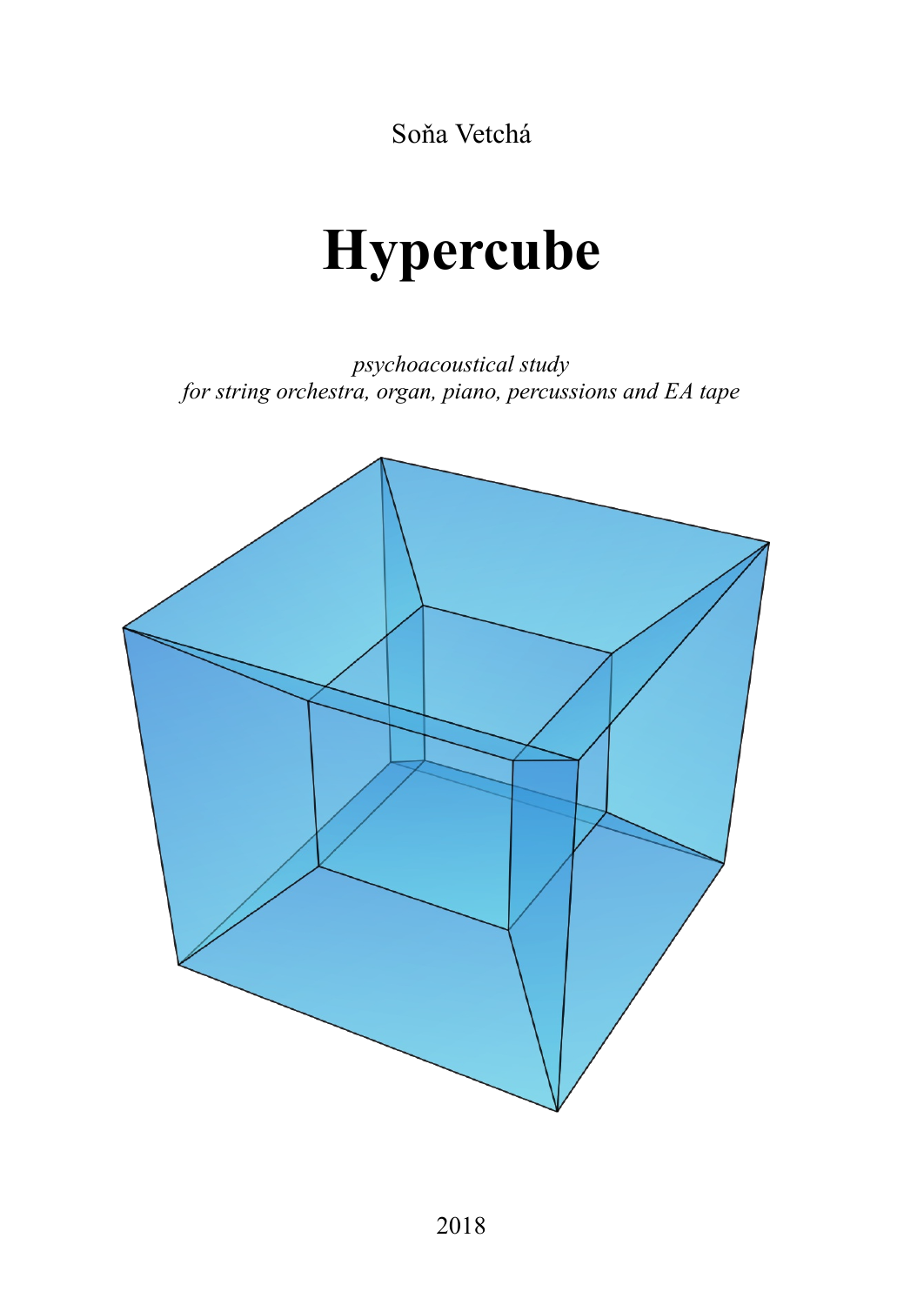### **Instrumentation:**

Vibraphone (1) Tubular bells (1) Gong large (1) Bass drum (1) Wind chimes (1) *( 2 percussion players )*

> Piano Organ

Violin I. Violin II. Viola I. Viola II. Violoncello I. Violoncello II. Contrabas

EA-tape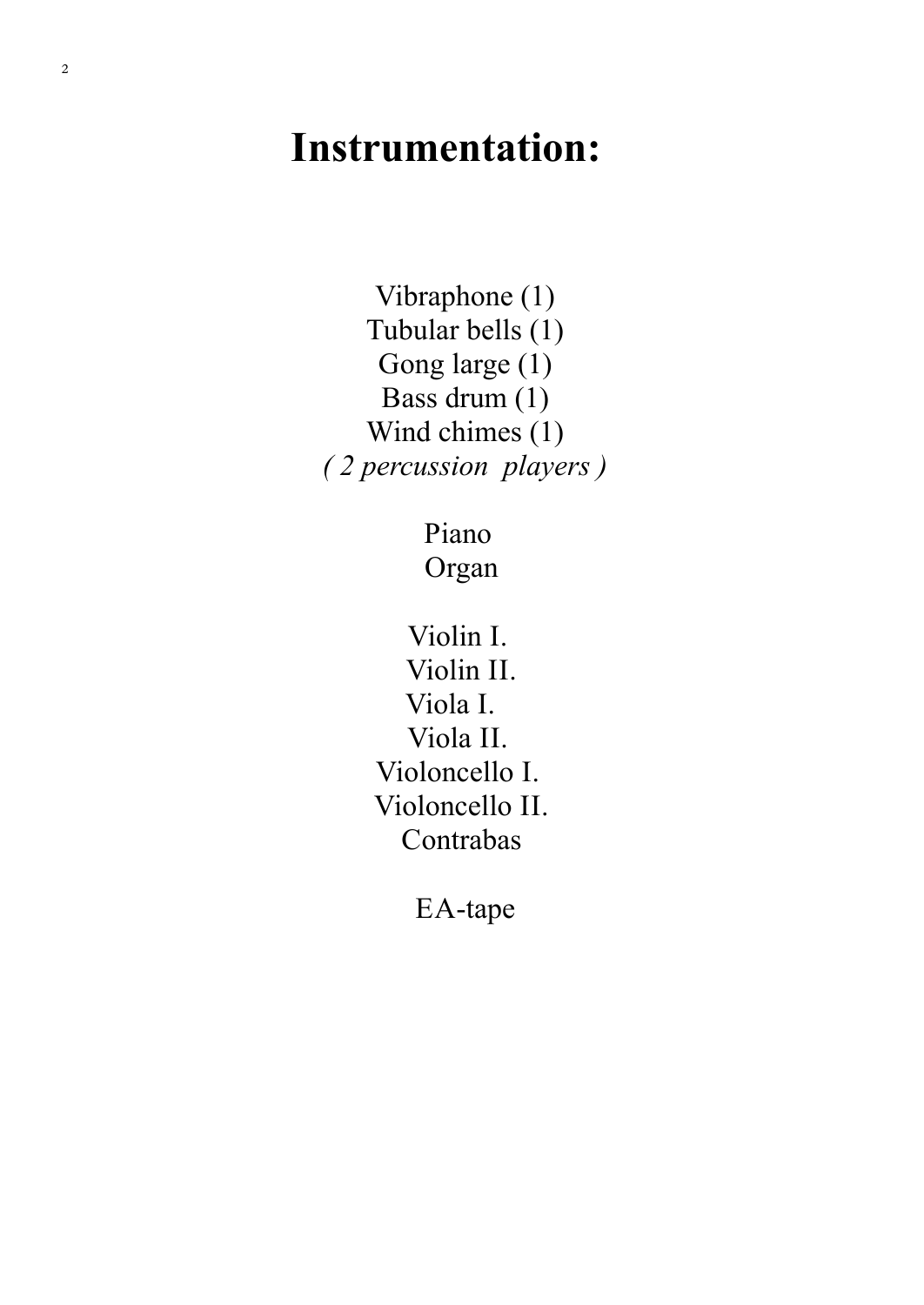#### **About the piece:**

**The goal of the piece is try to compose some kind of psychoacoustical study, which will influence by audiotry illusions.**

a) Main inspirational sources were auditory illusions and a four-dimensional cube (hypercube).

b) Shape, proportions and basic principle of Hypercube created some kind of "template" for developing of musical form.

c) Musical structure was composed from the selection of different kind of sound stimuli, which had a potential to trigger the perceptual ambiguity during the listening of the piece in real time (auditory illusions).

d) The difference between the subjectively perceived sound and the real acoustic signal should represent an imaginary 4th dimension. Specifically, the limits of our perceptual possibilities. ...... What can be behind them?

Piece works with a bistable and multistable auditory illusions (analogous to the optical illusion). That means, we are are able to see just one interpretation of the ambigous picture, in this case sound object. In other moment different interpretation (F.E.:vase or faces?). The musical structure also contains combination tones, the principle of the shepard's illusion (feeling of infinite rise / fall). Also my own "illusion", which is based on variable perceiving of the direction of a macro melodical contour (ascending / descending).

#### **EA - TAPE**

Each sound event (track) is played in realtime individually. There is not some other live processing of the sound during the piece, but just playing the prepared sound objects in stereo format. Single tracks have "start points" with the begining of the graphic picutres or with music notation. The approximate endings of the tracks are marked STOP.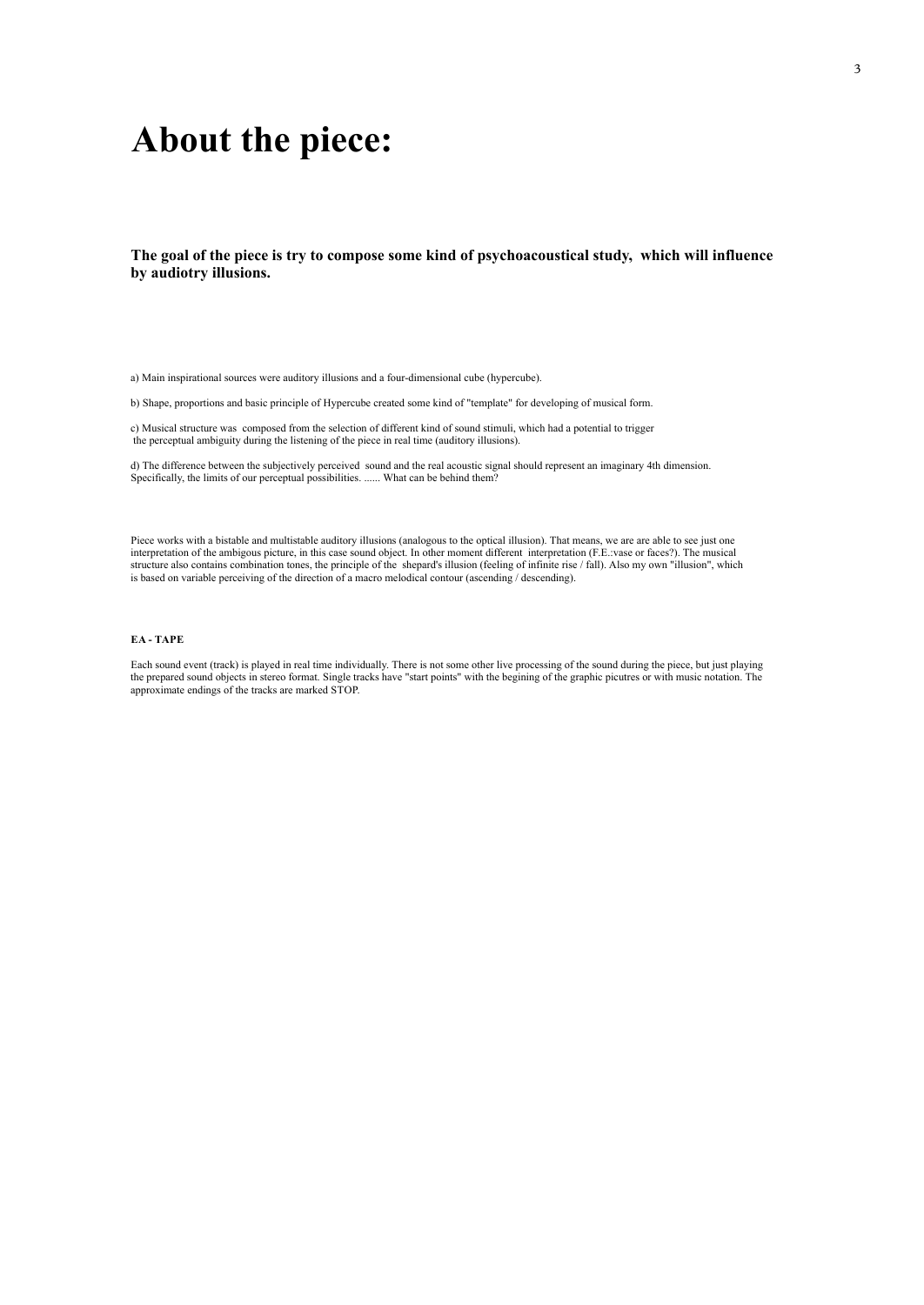## **Hypercube**

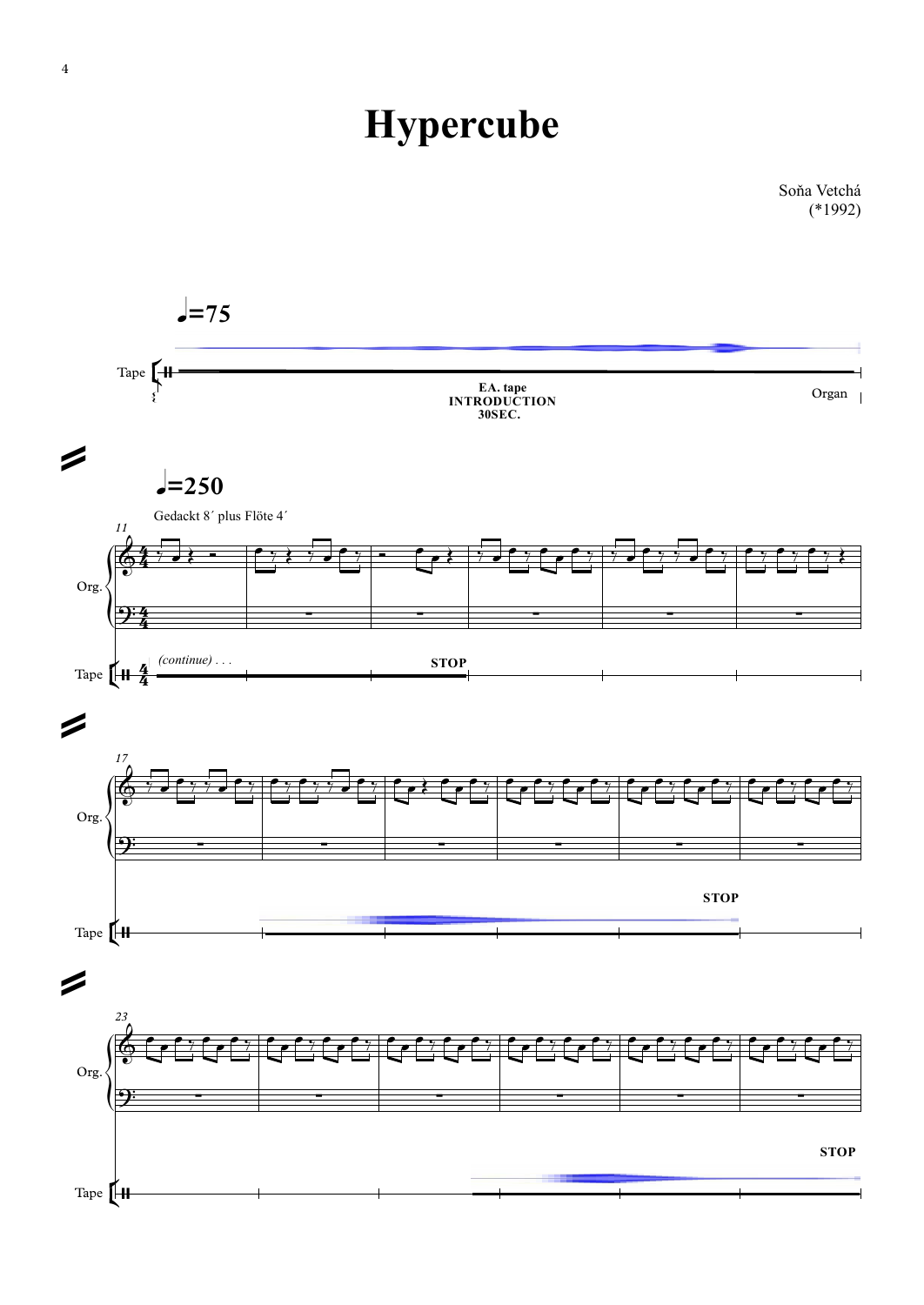

=



=



=

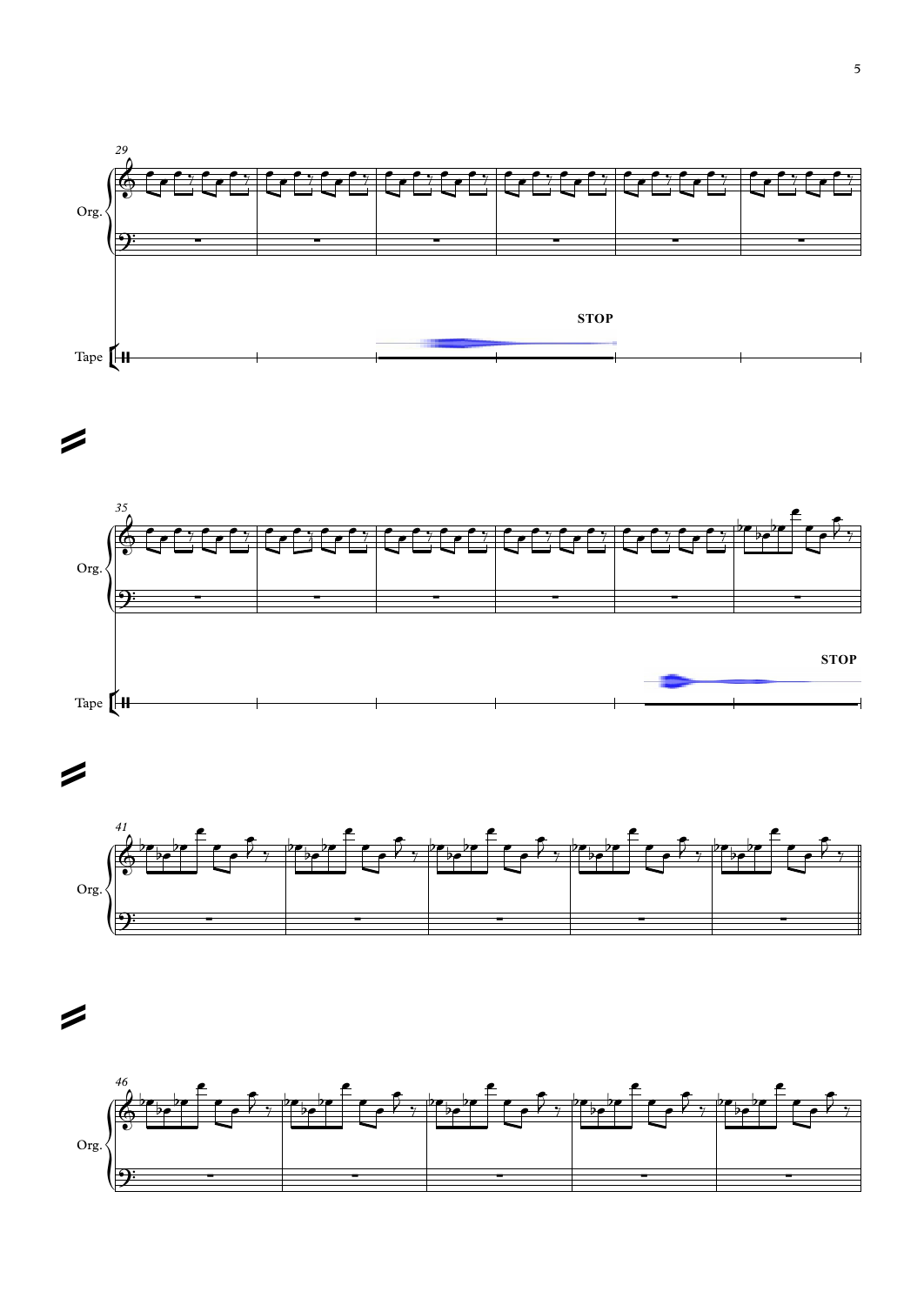







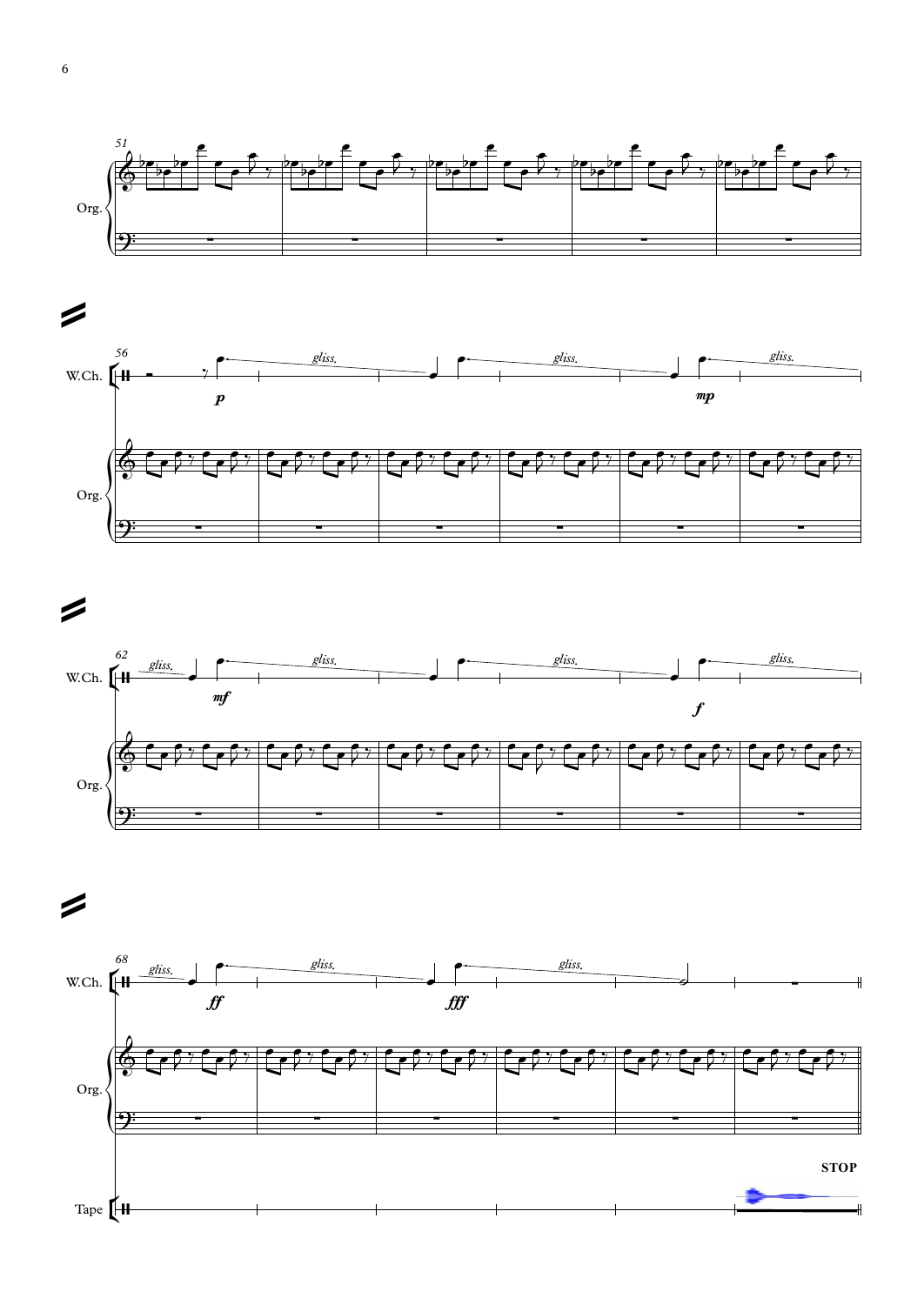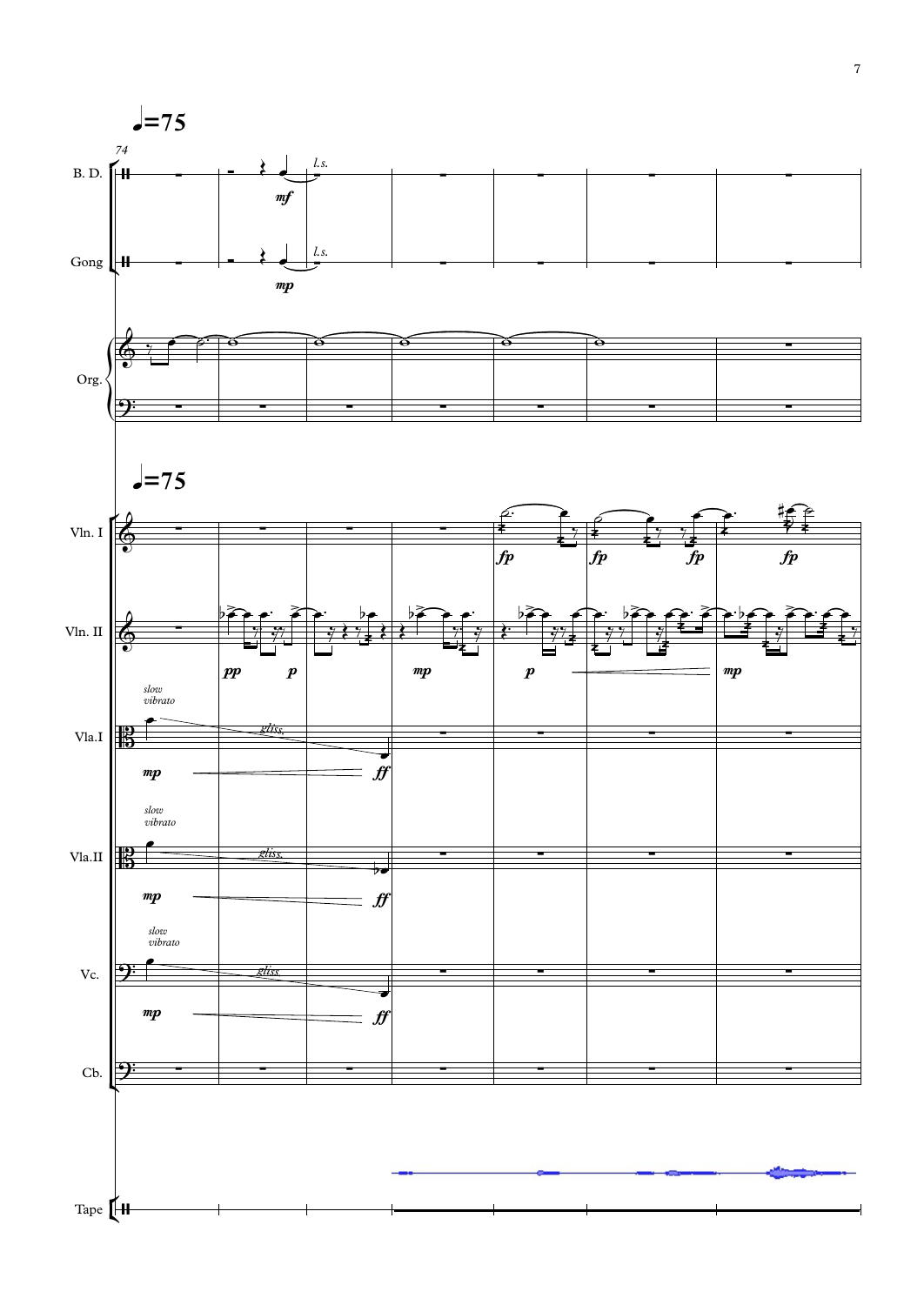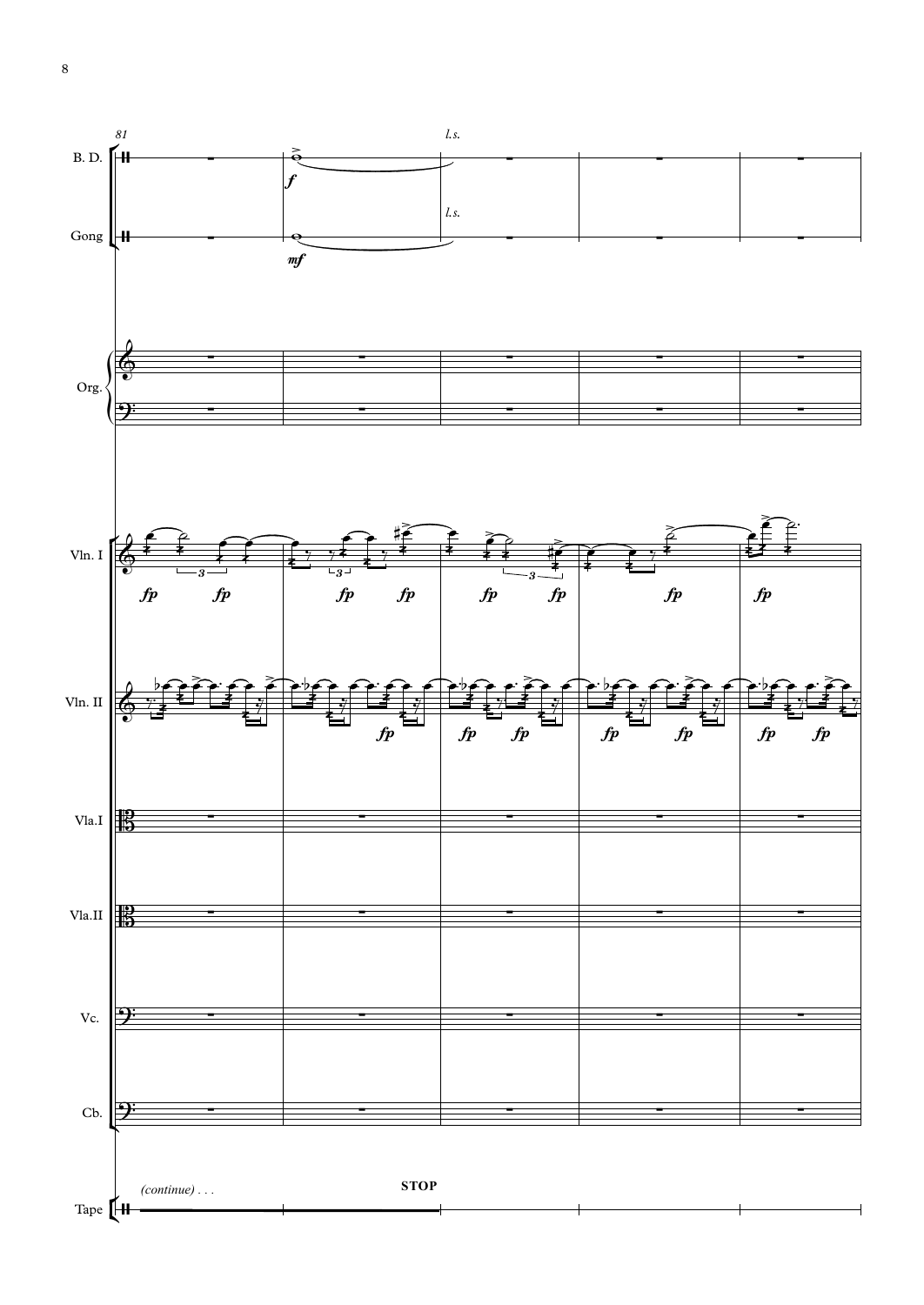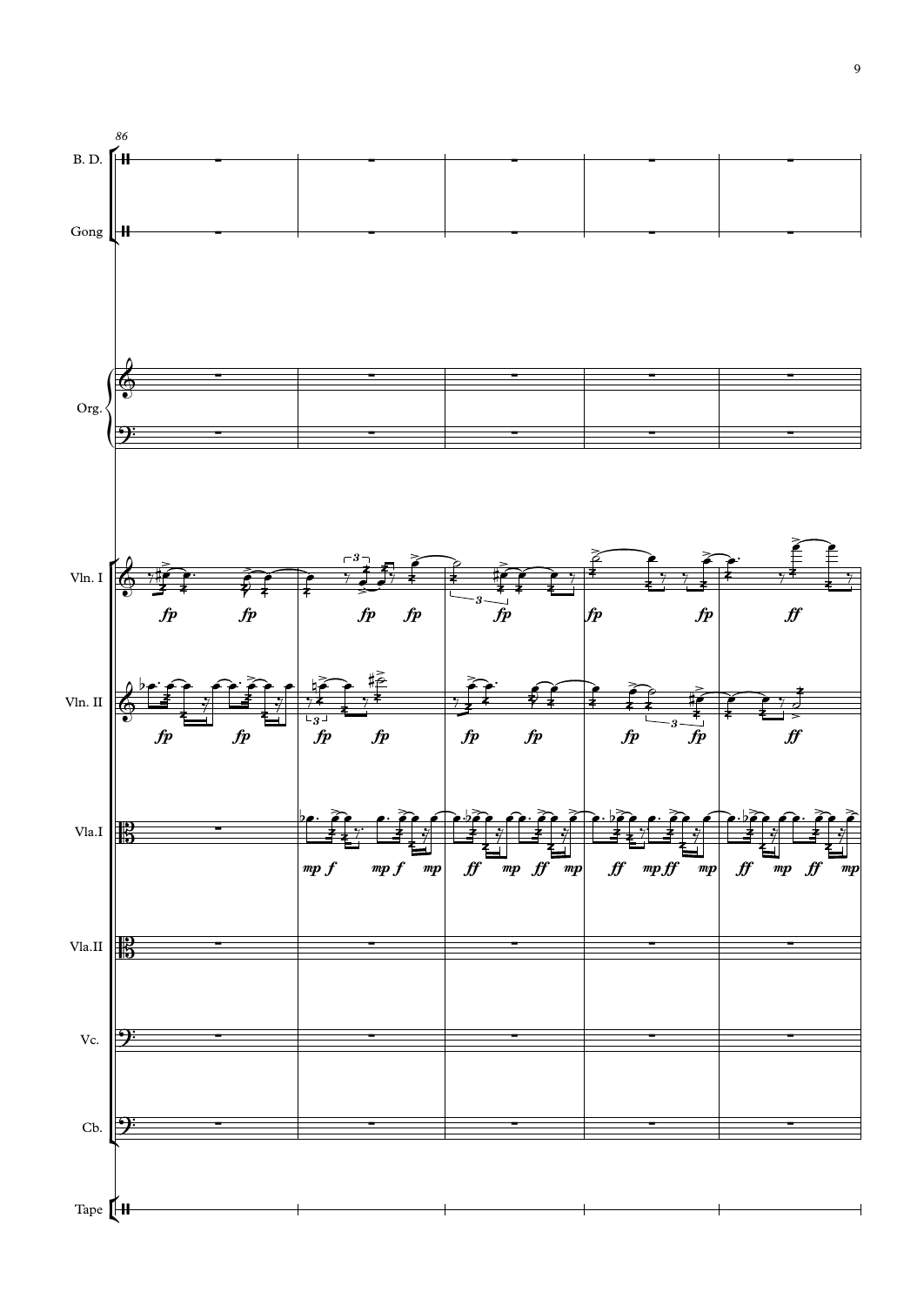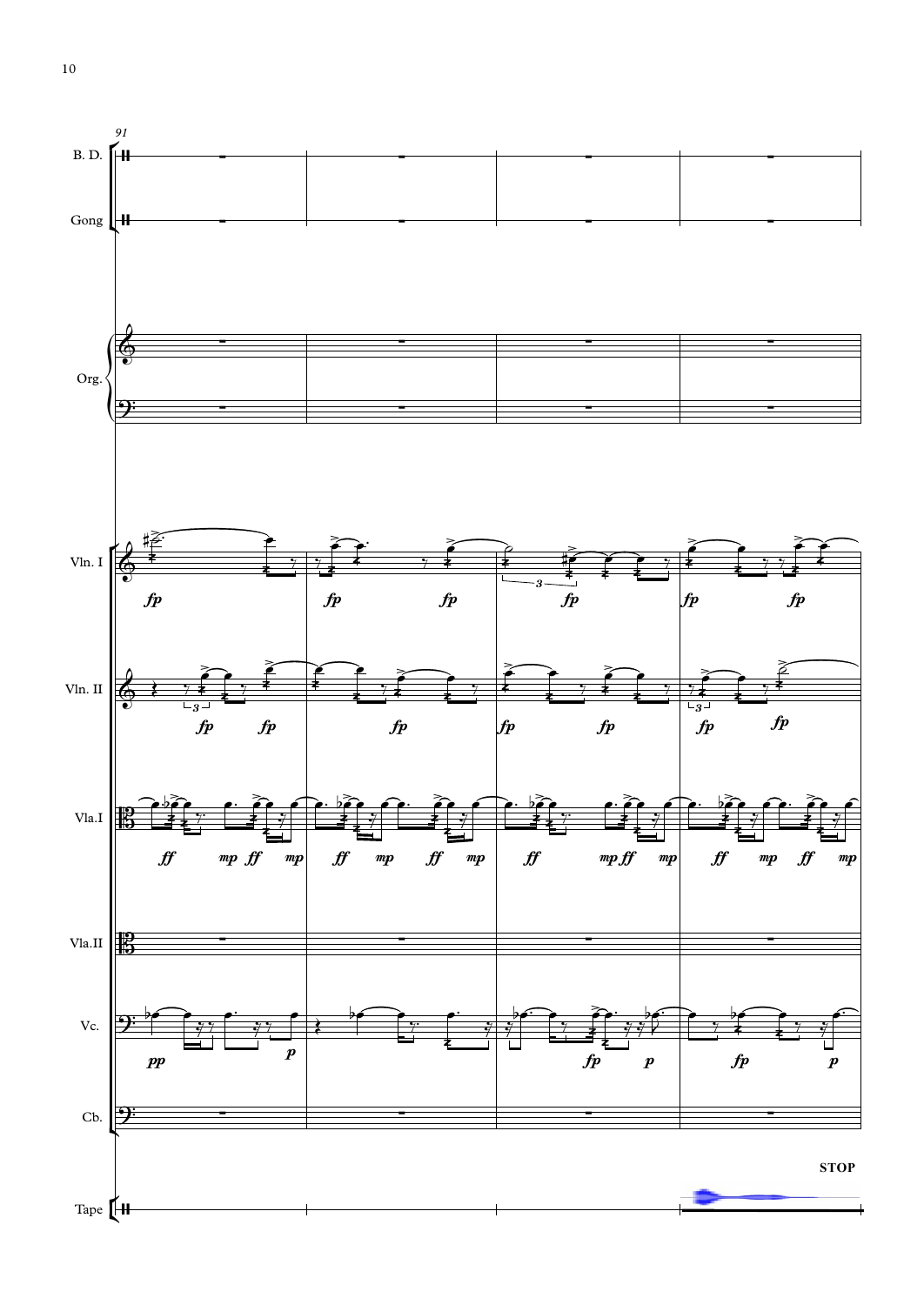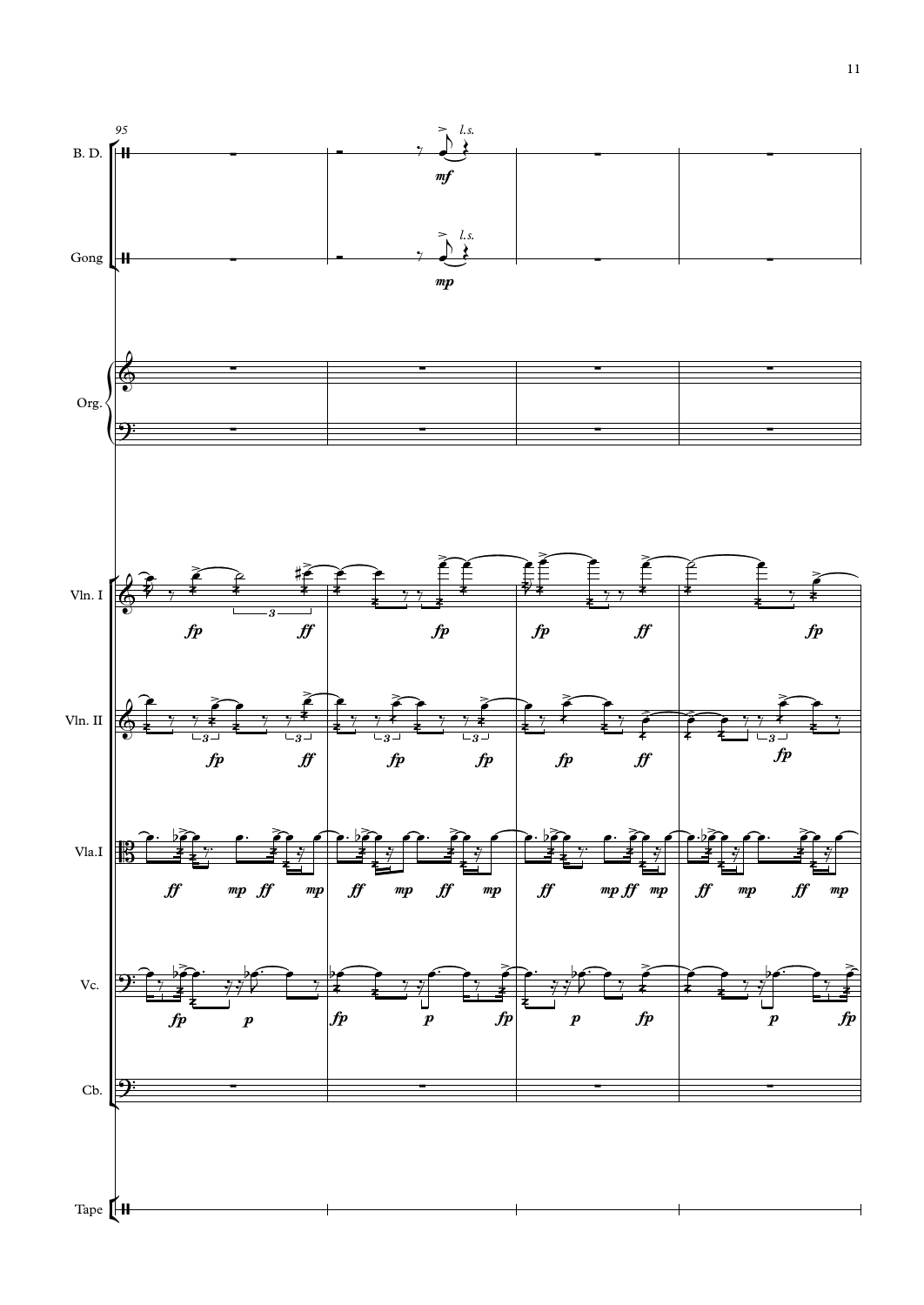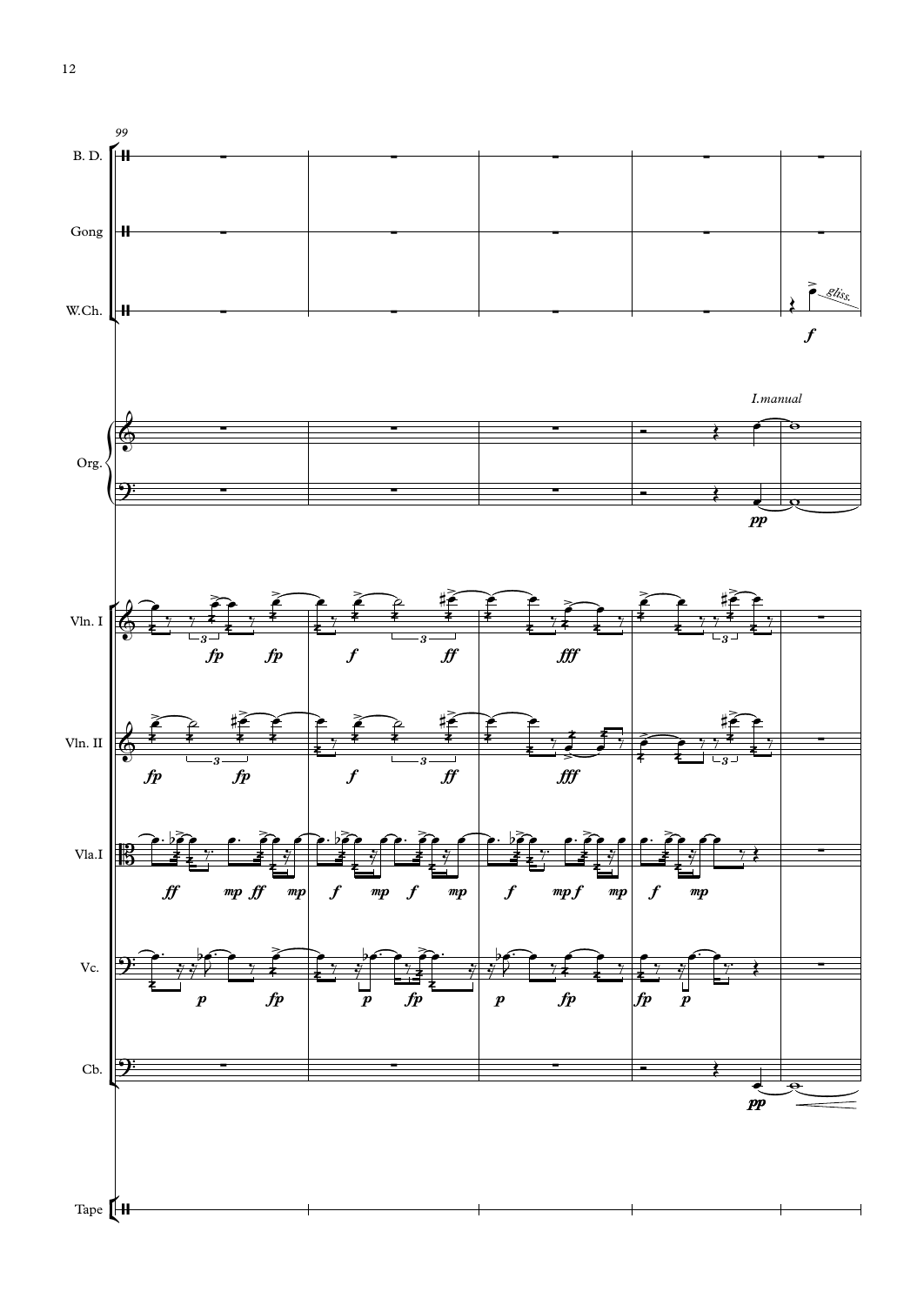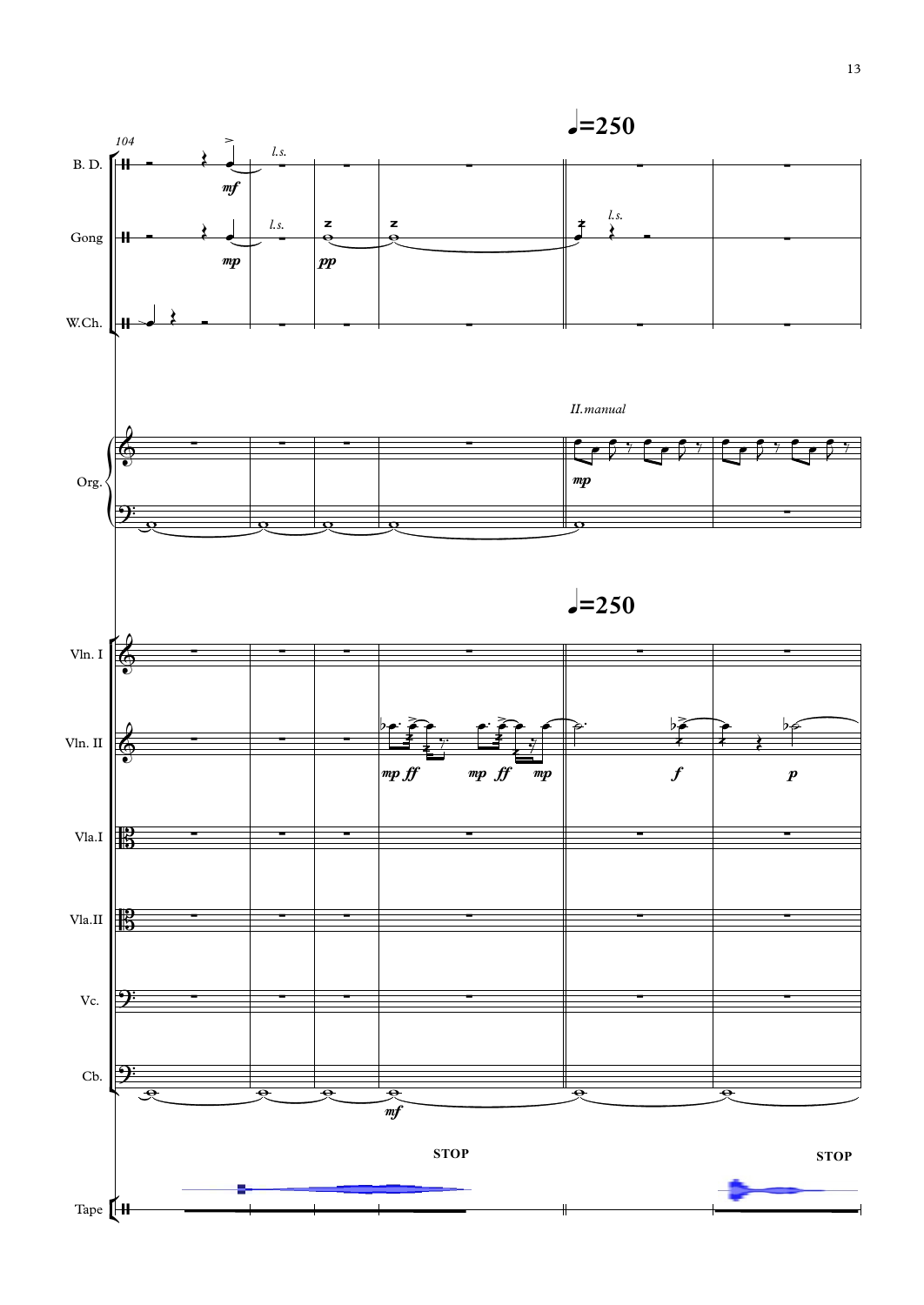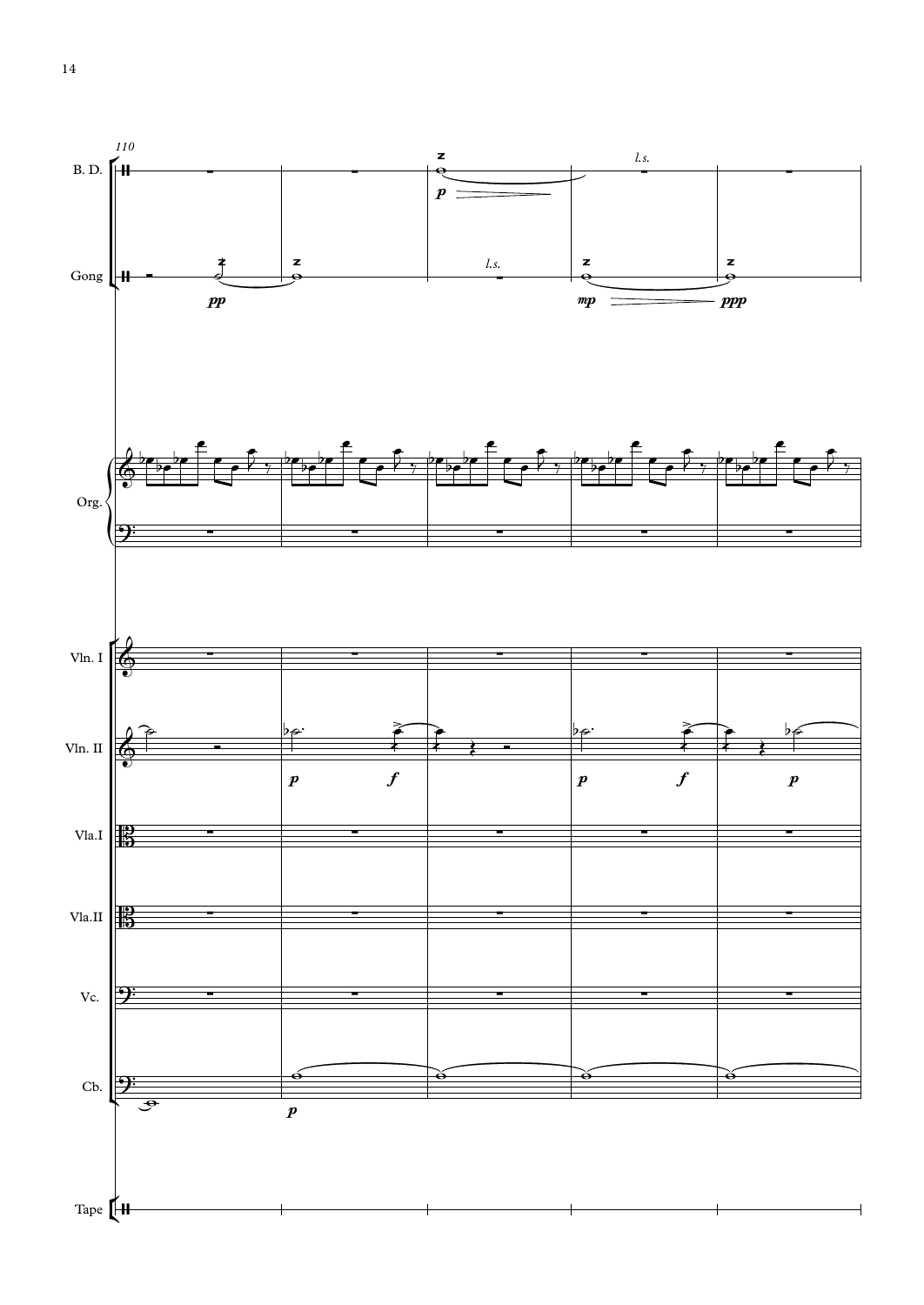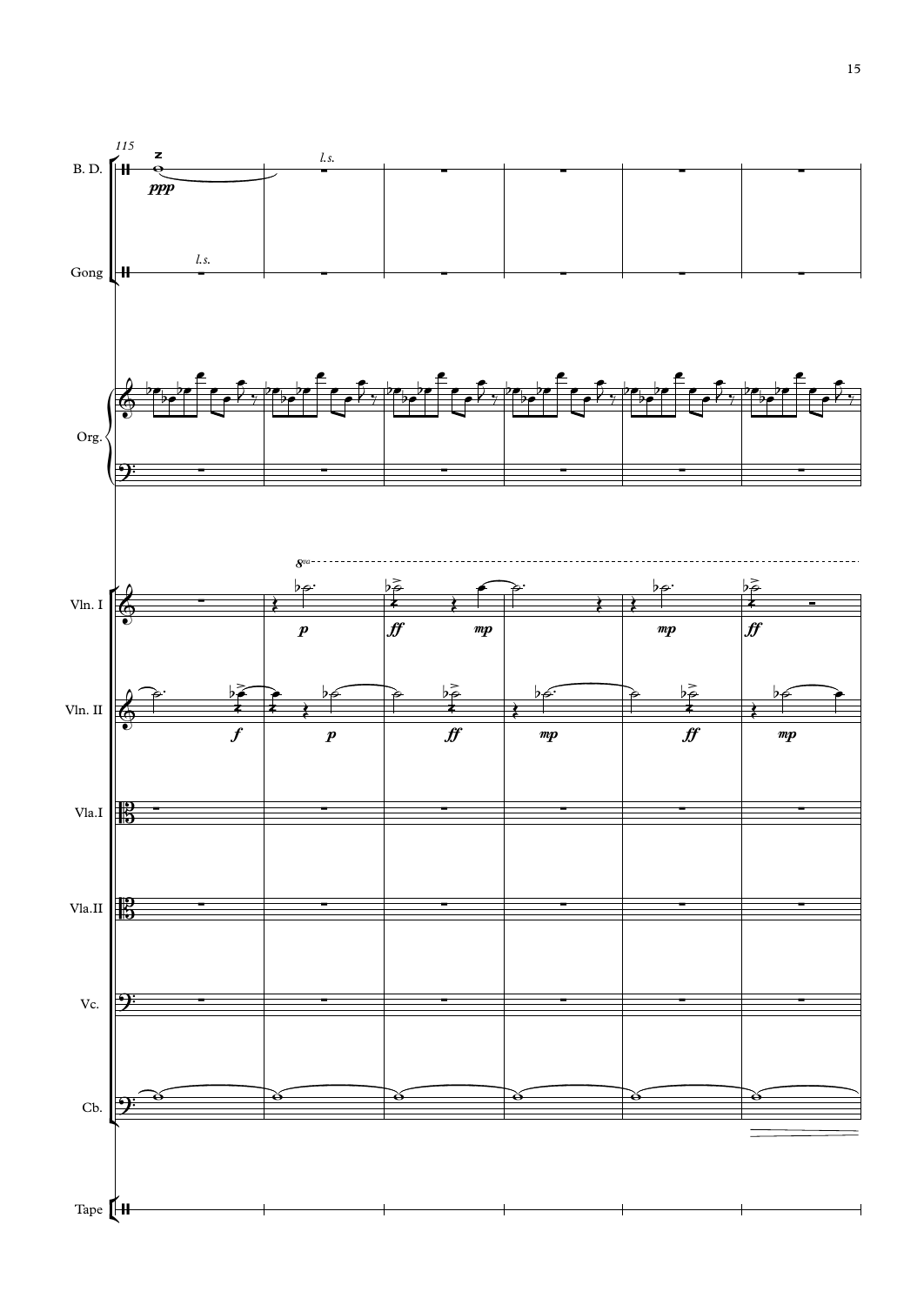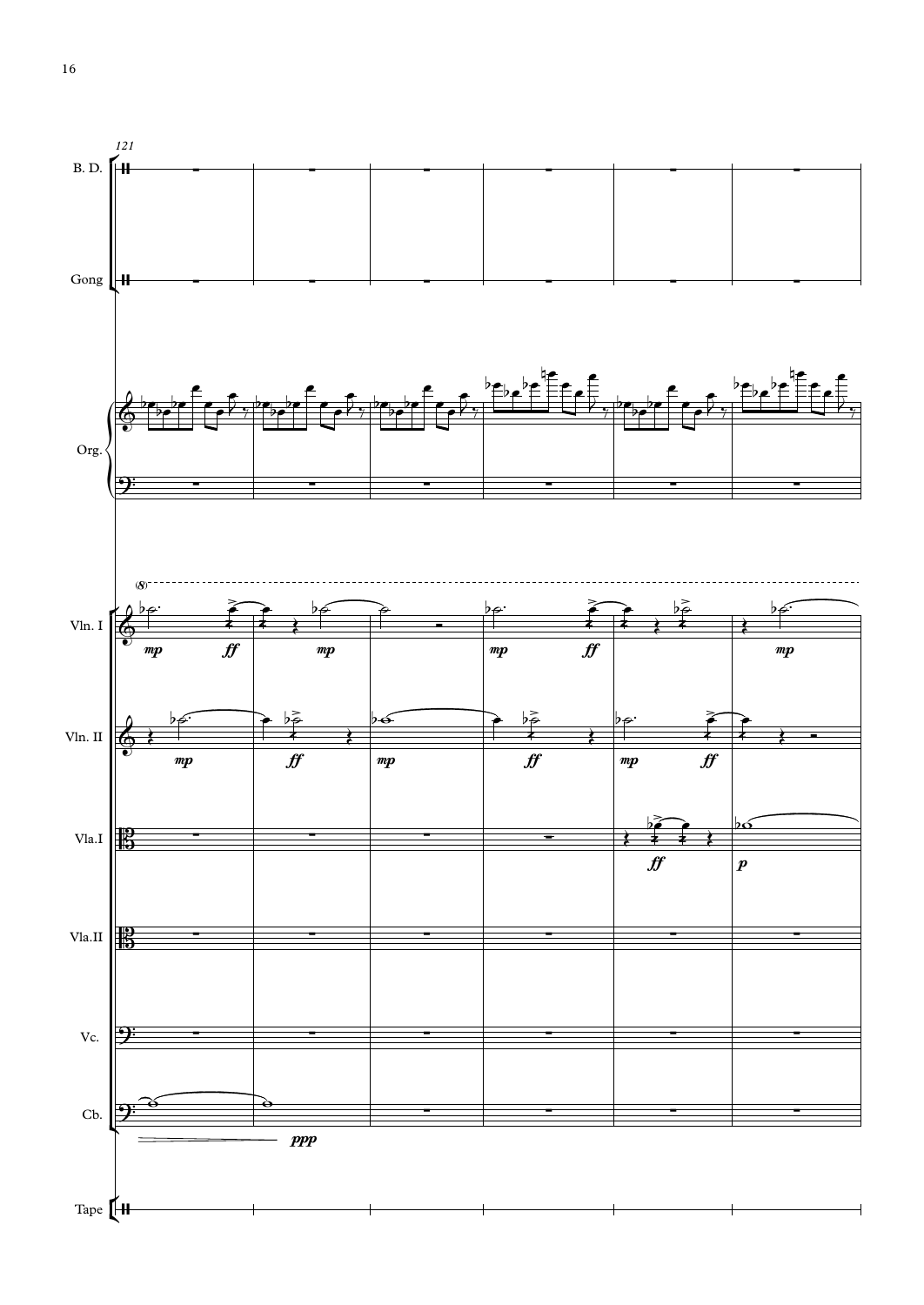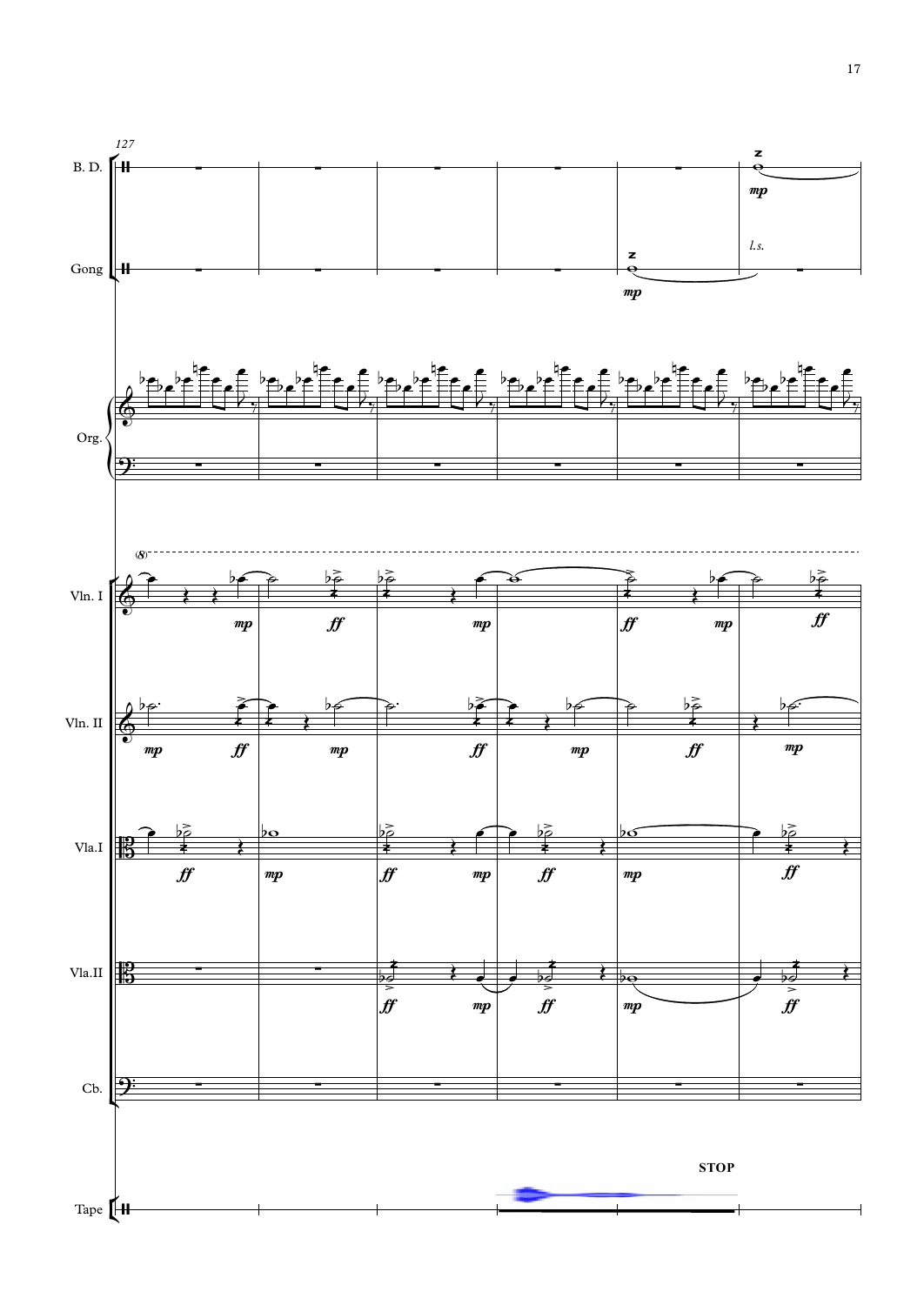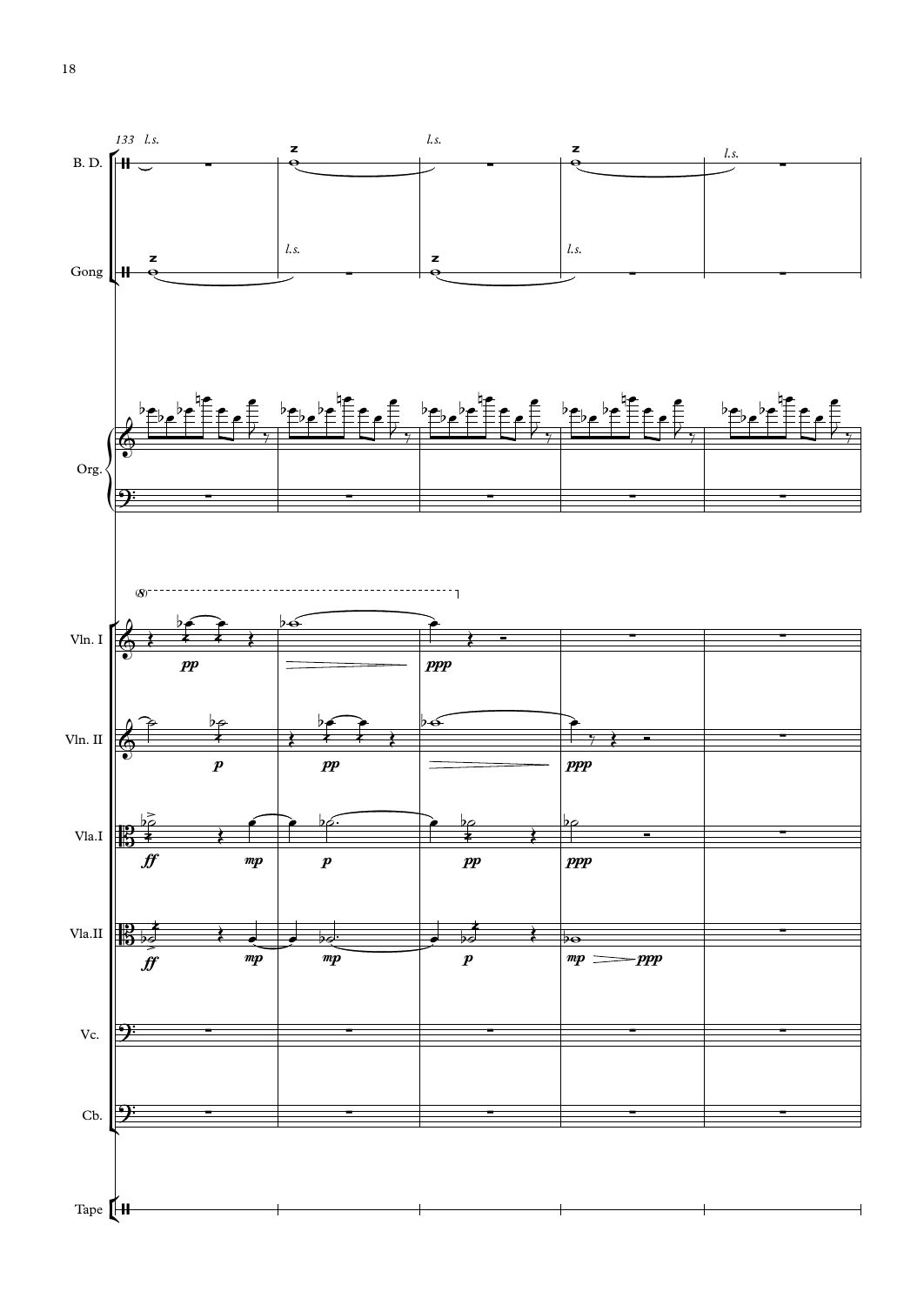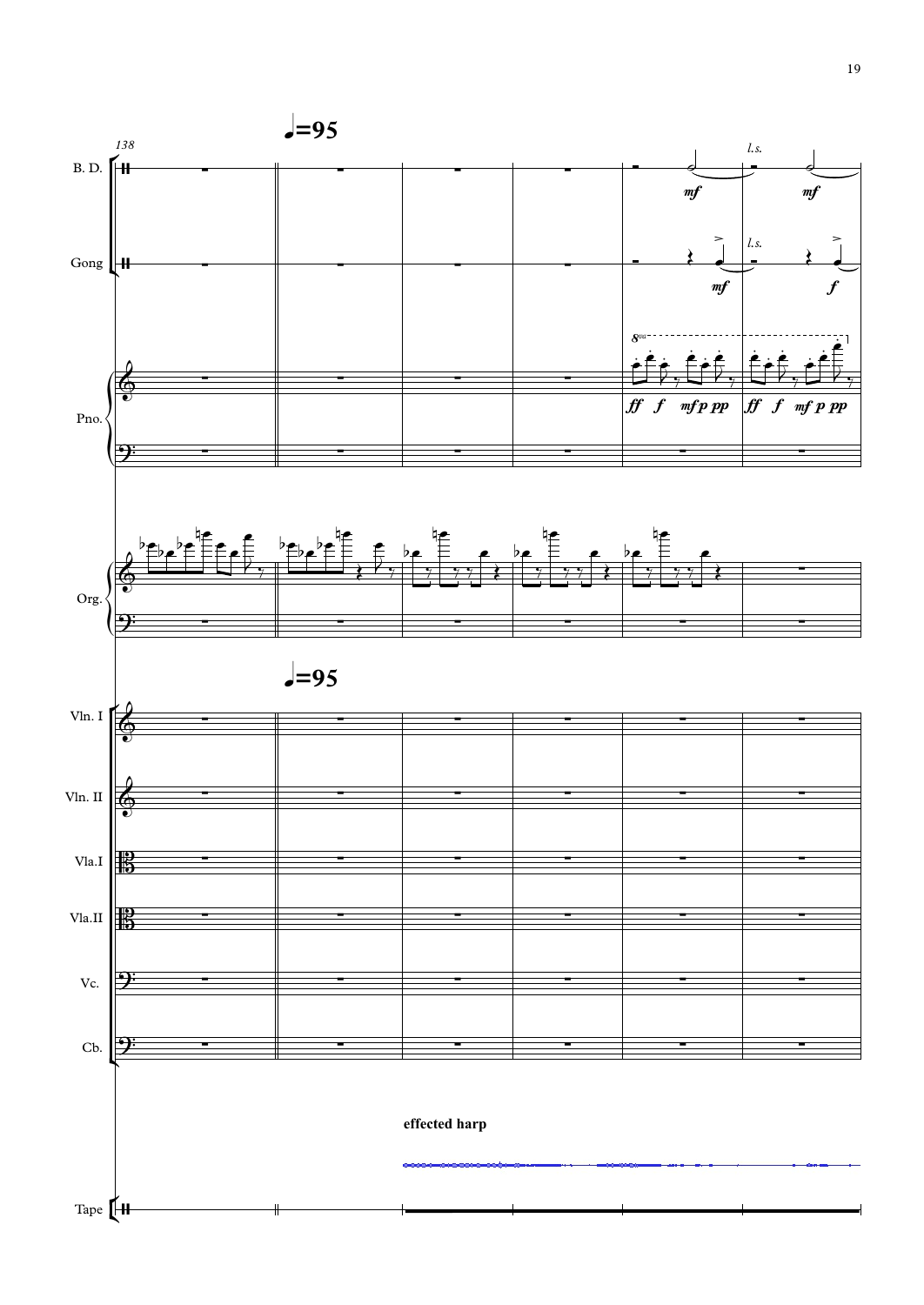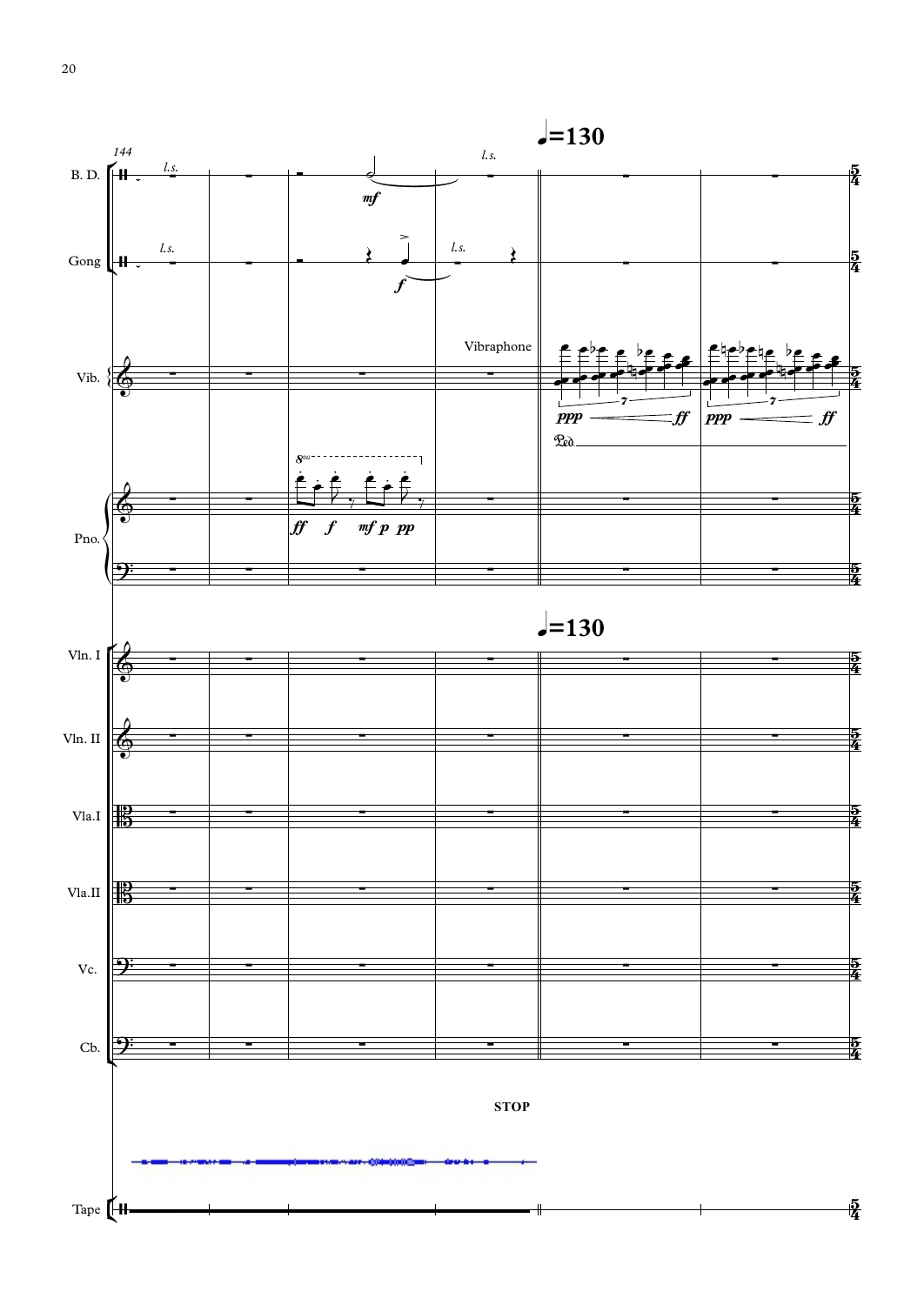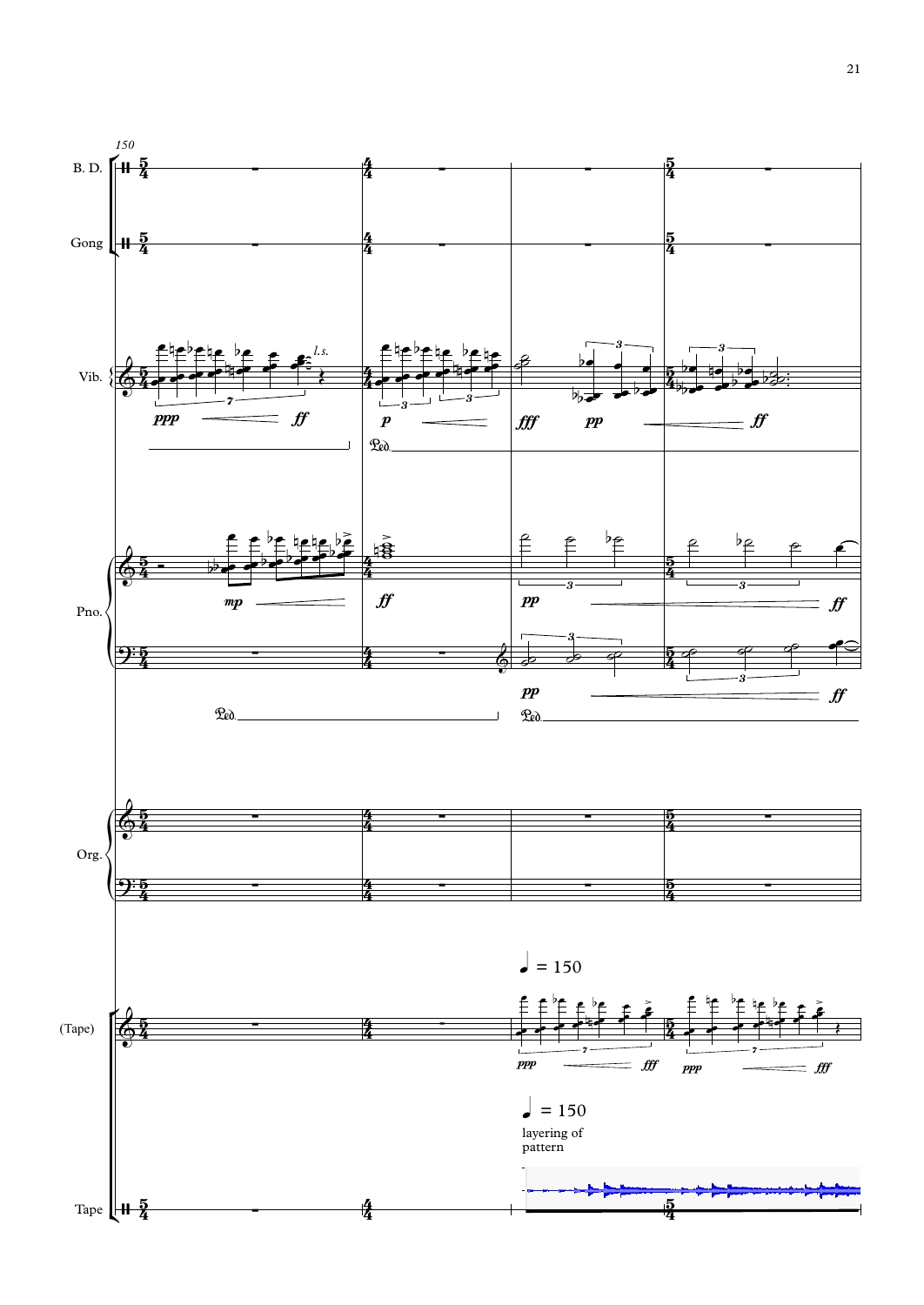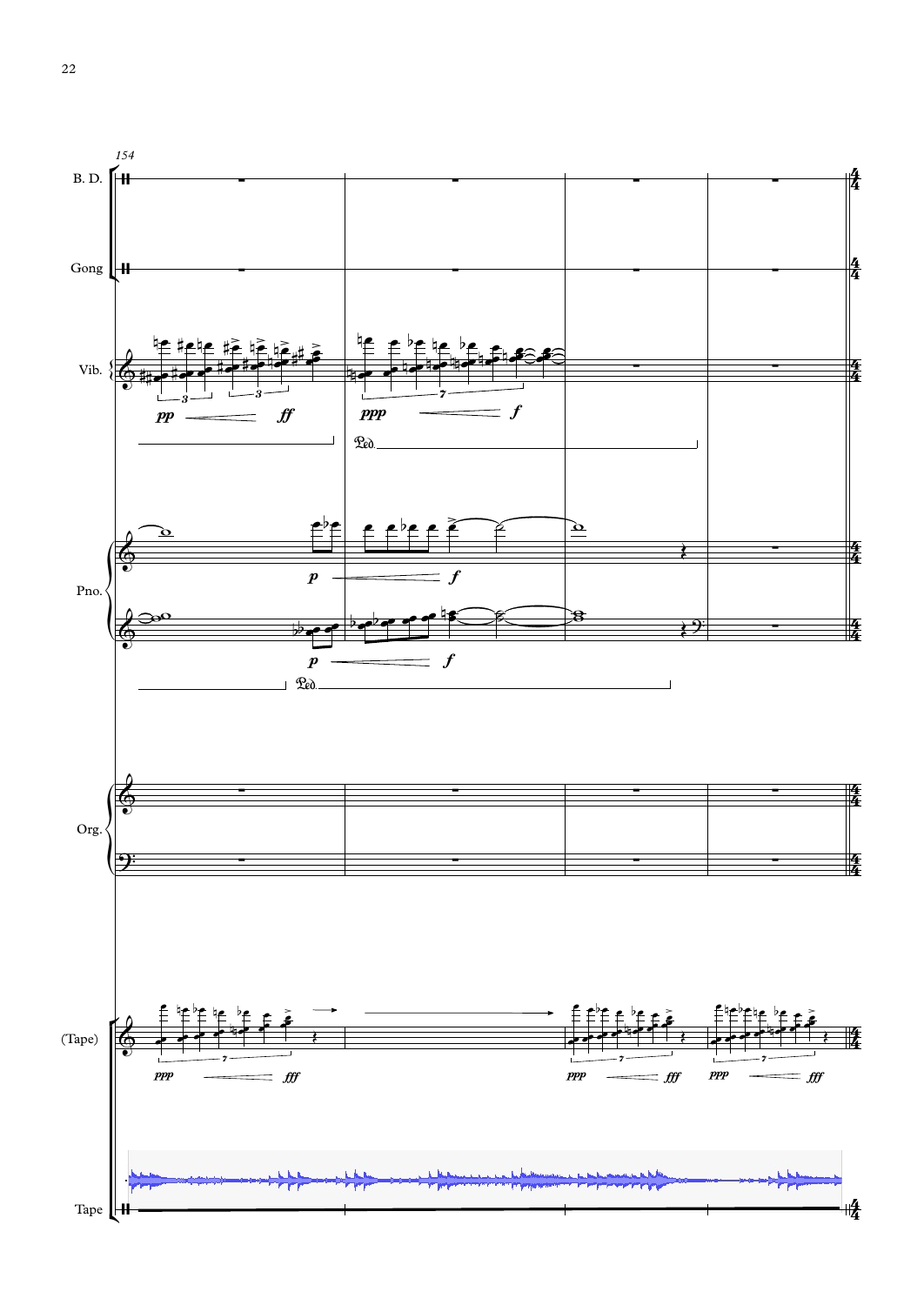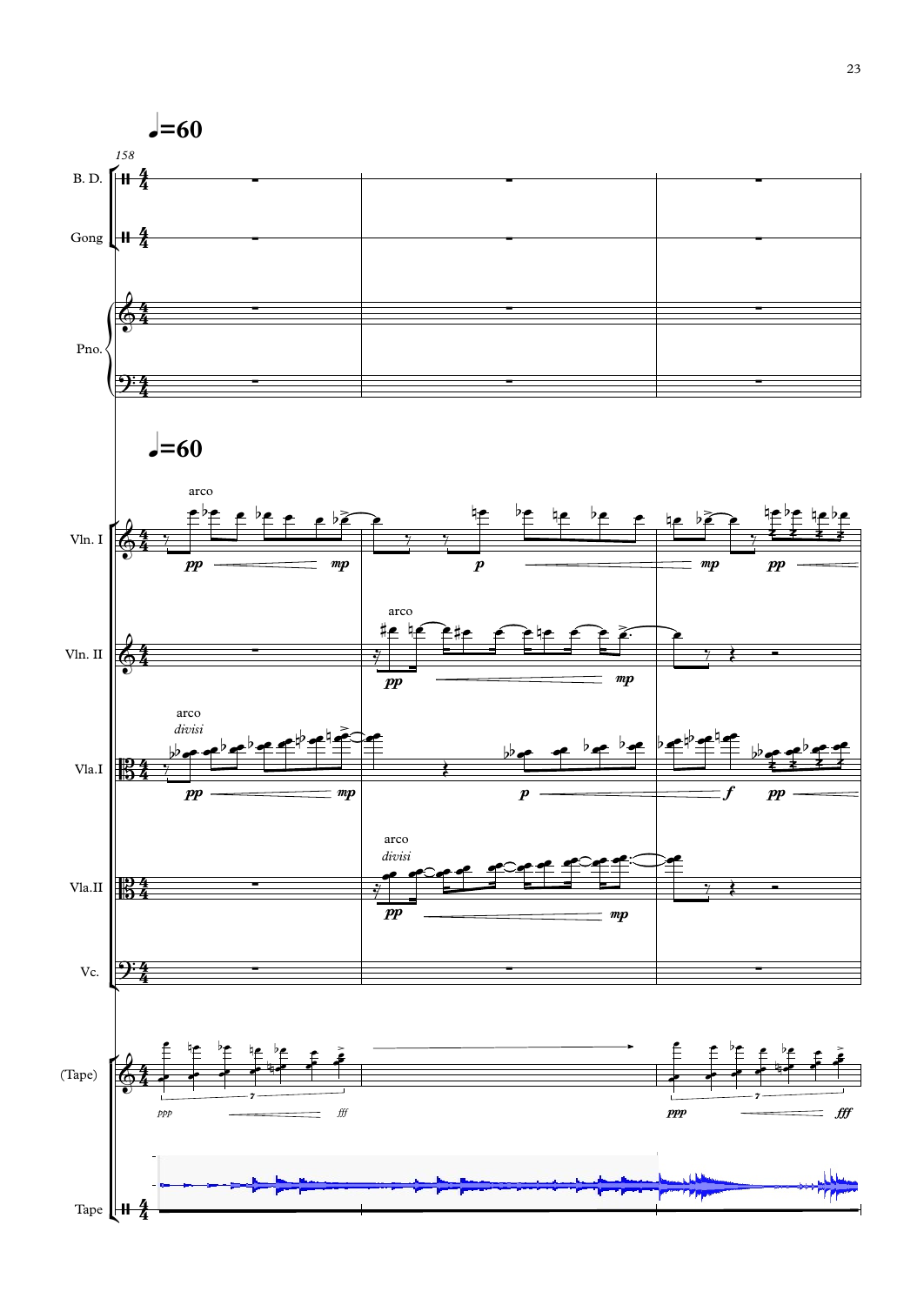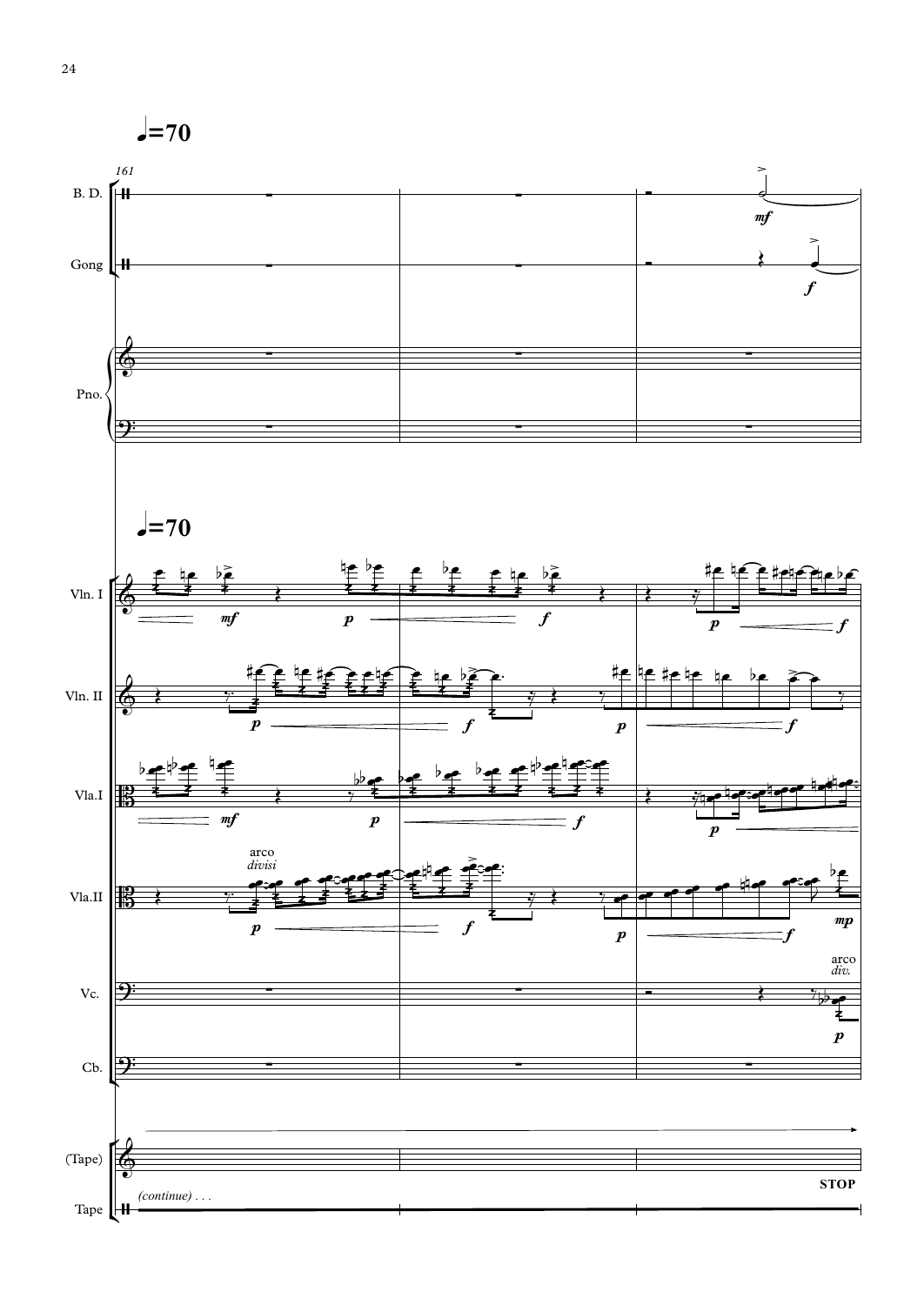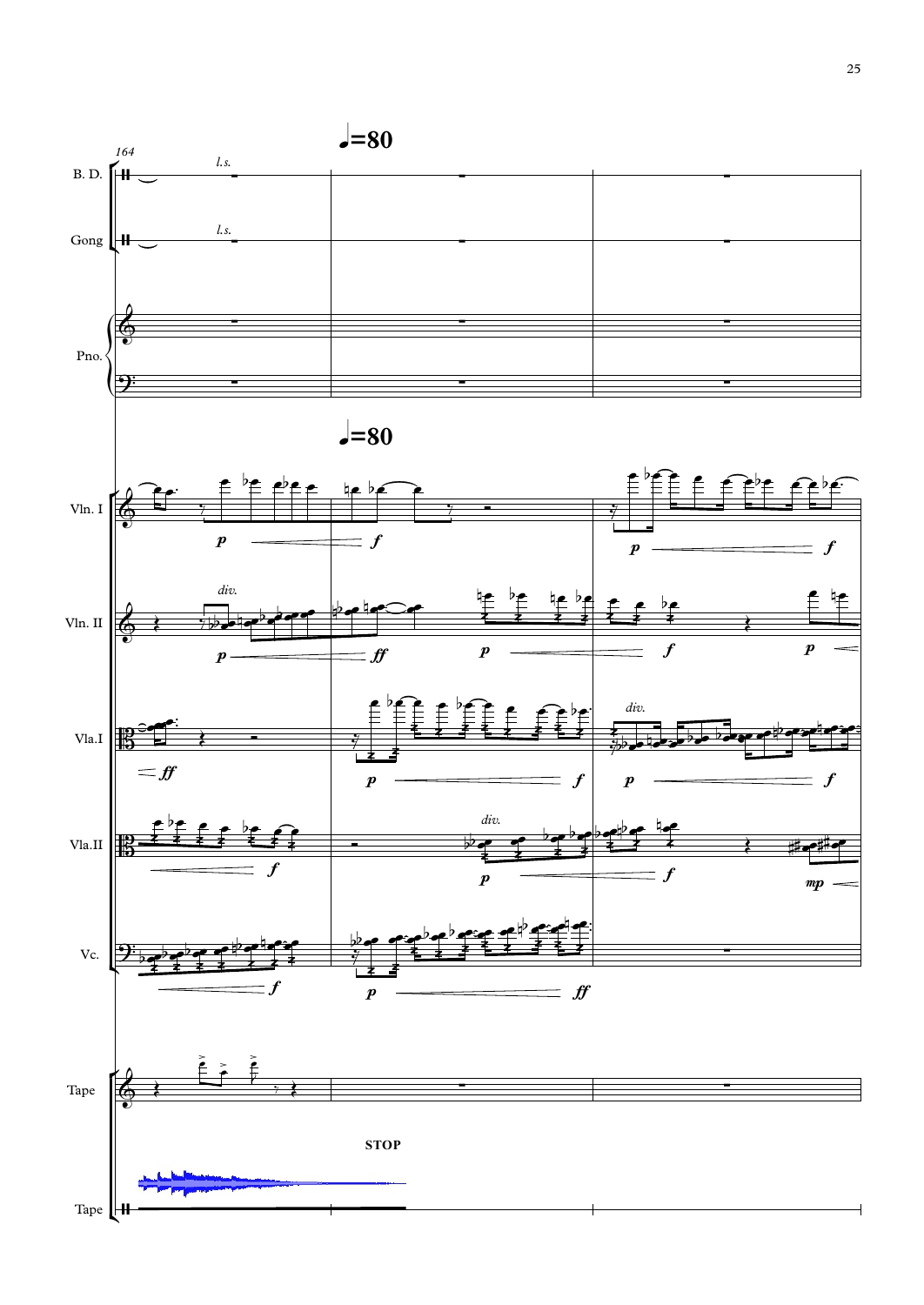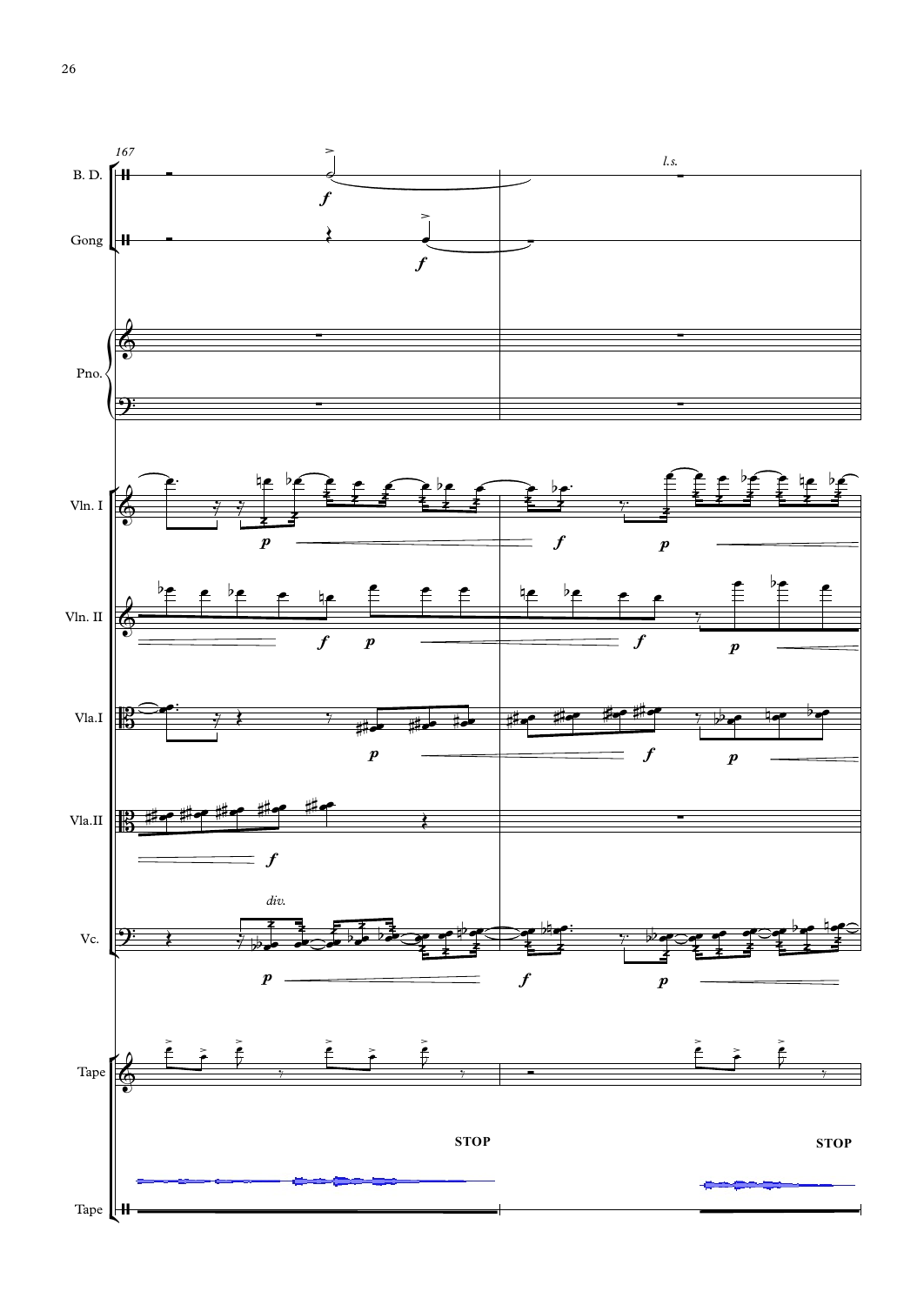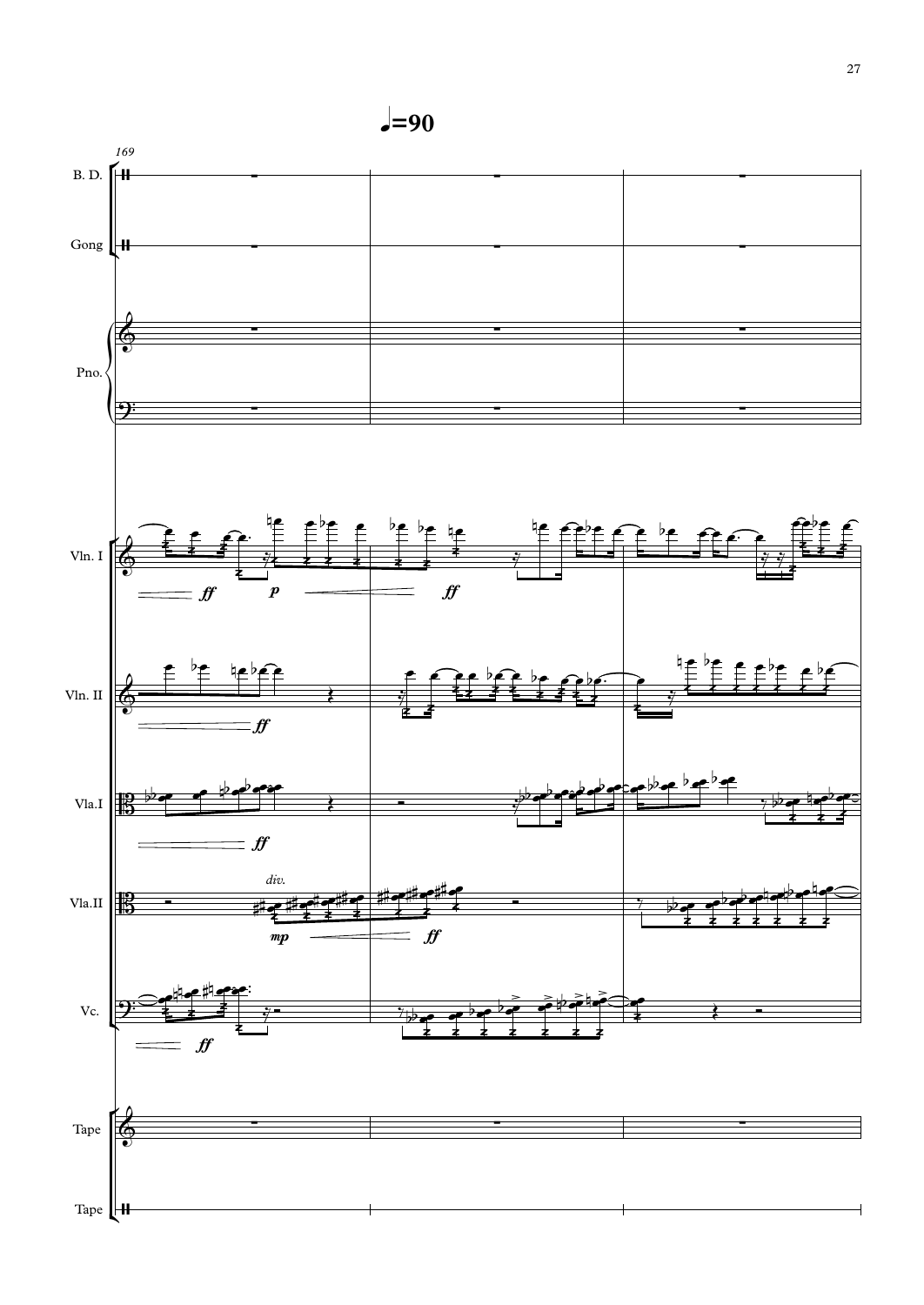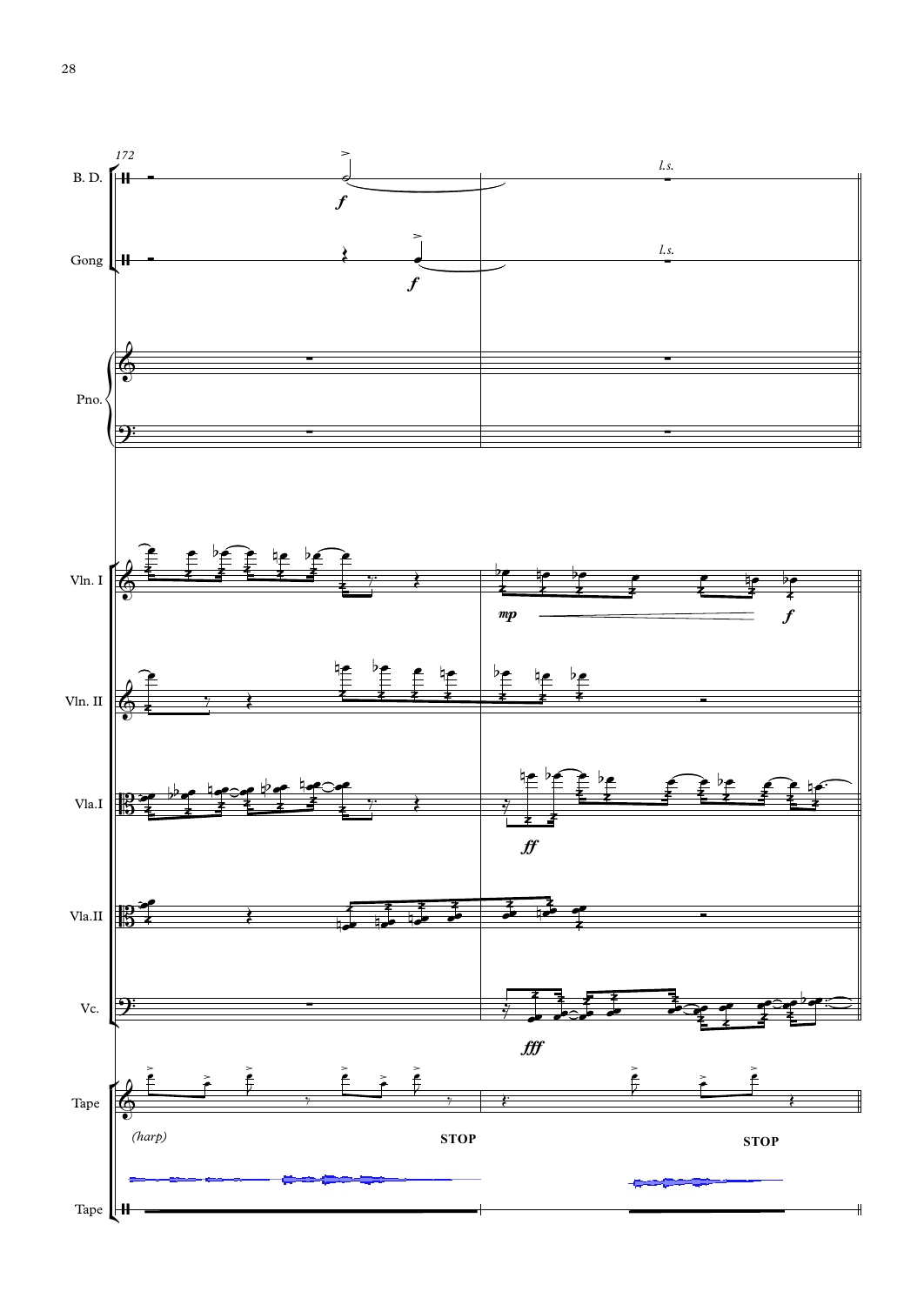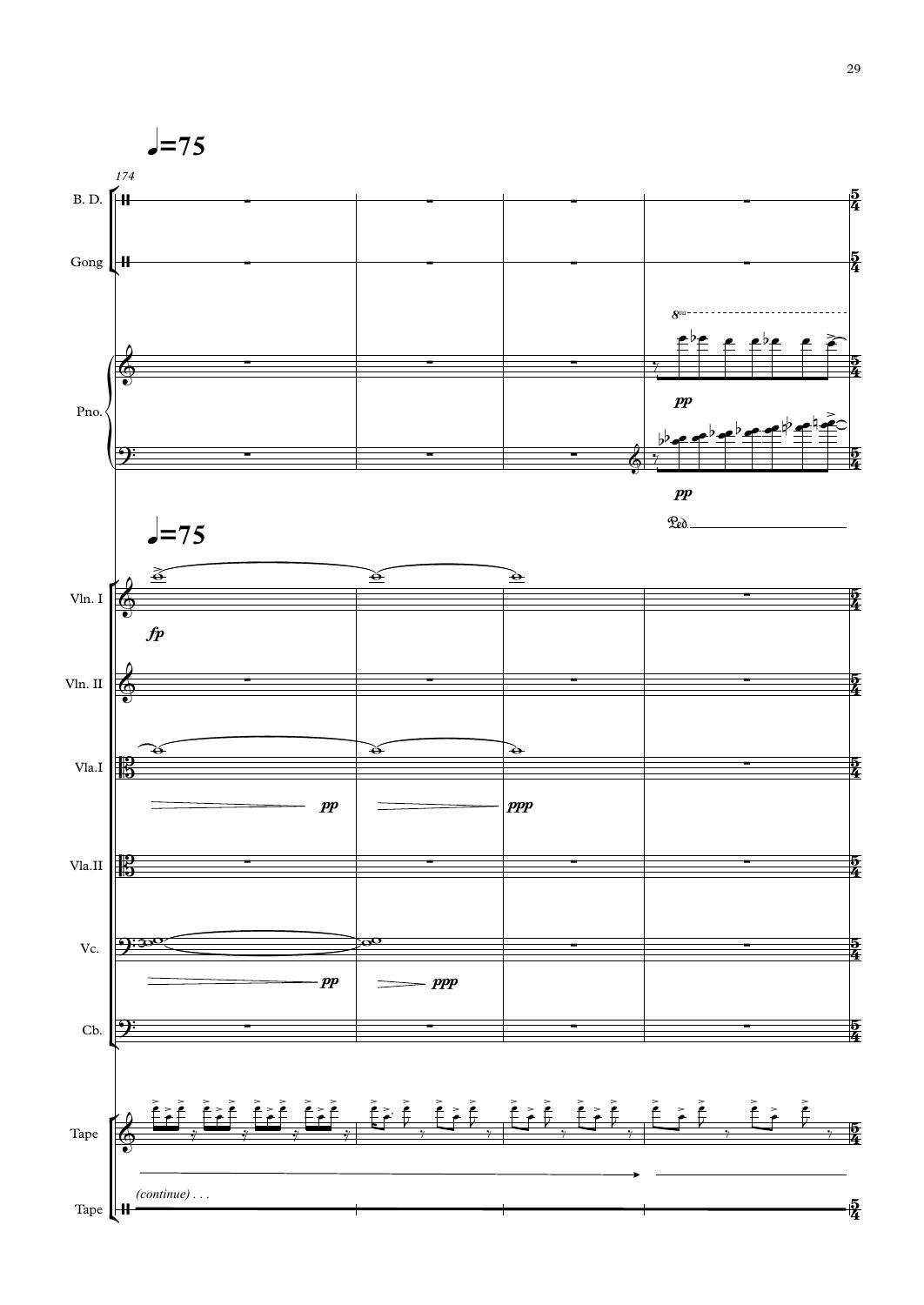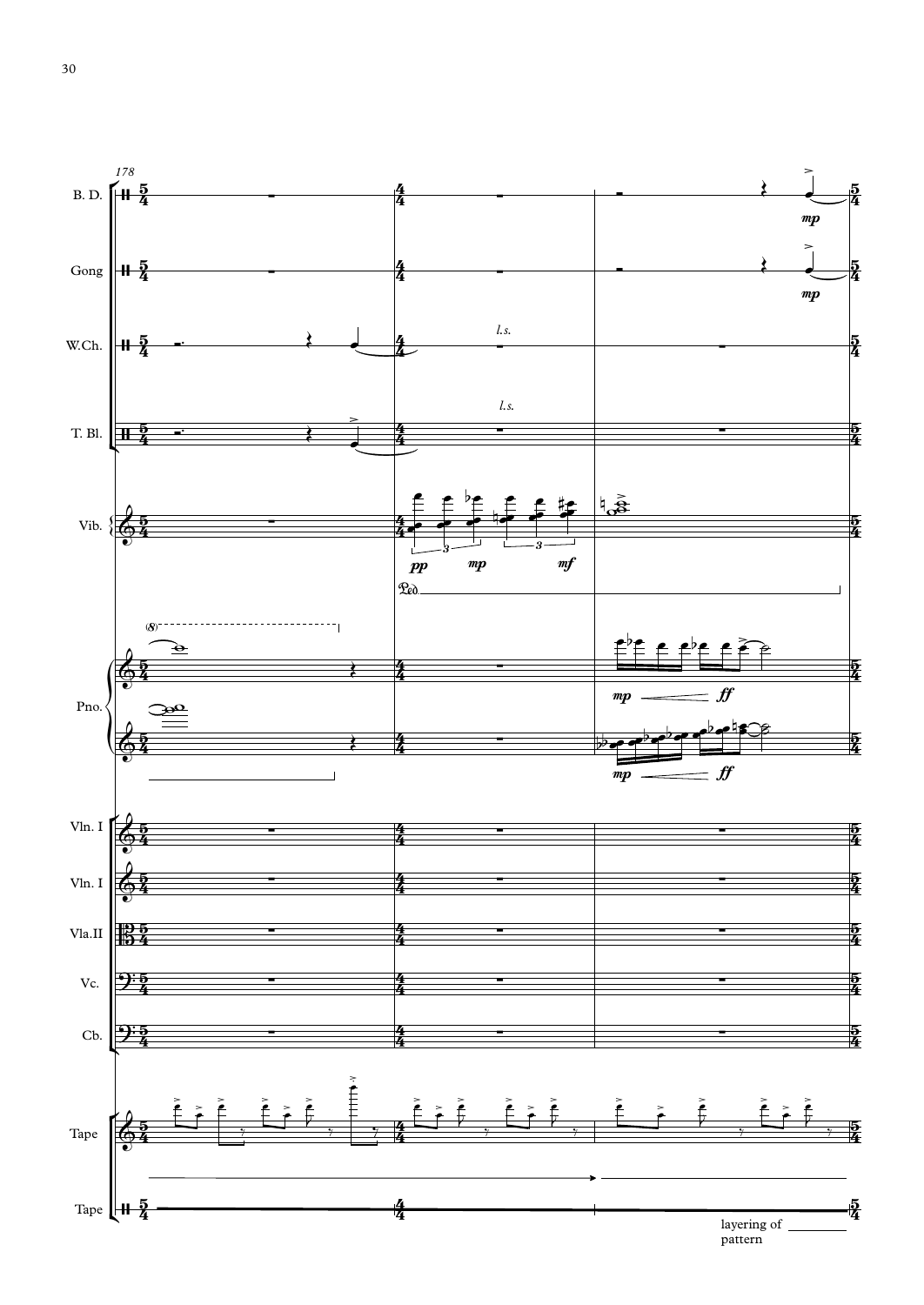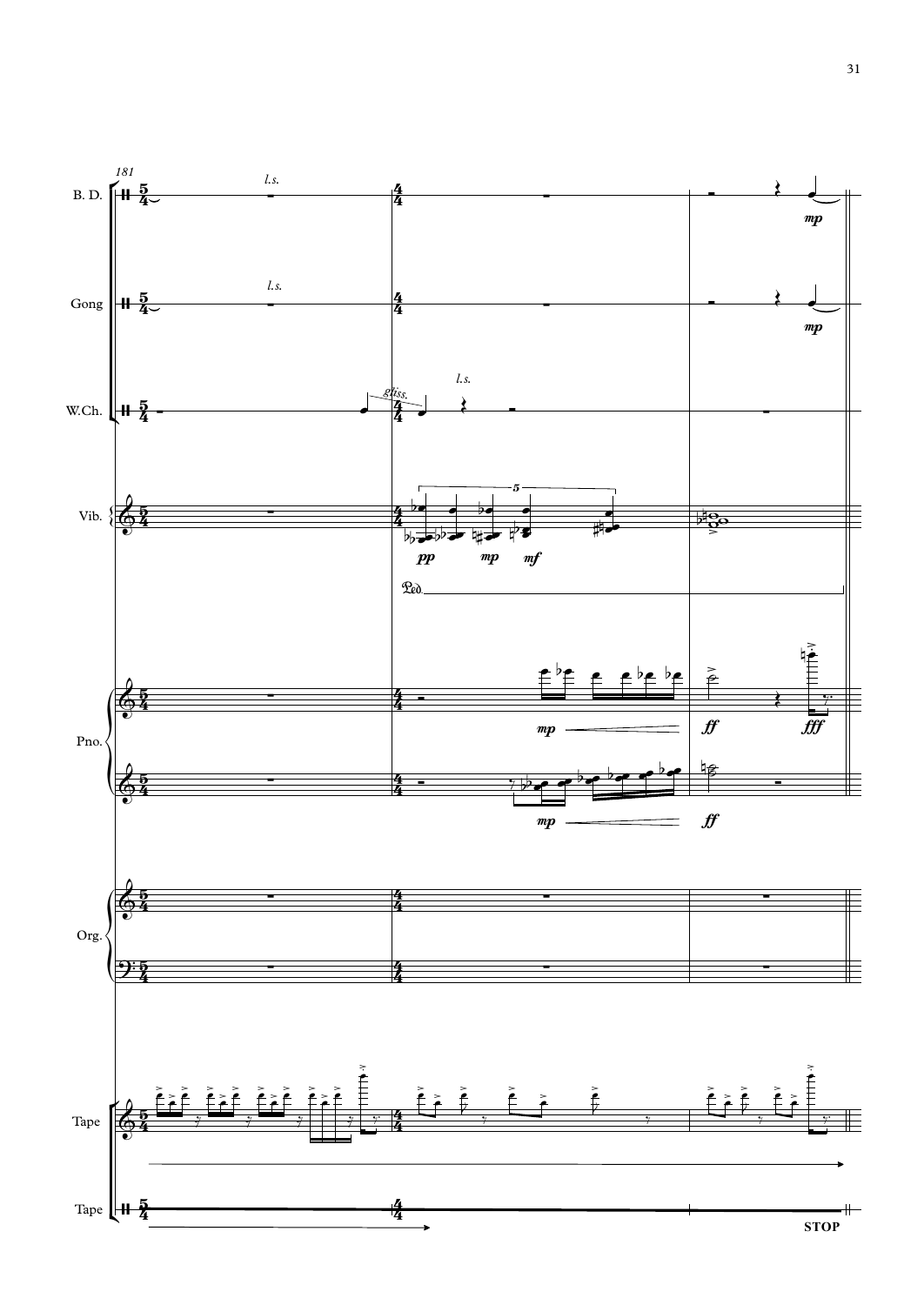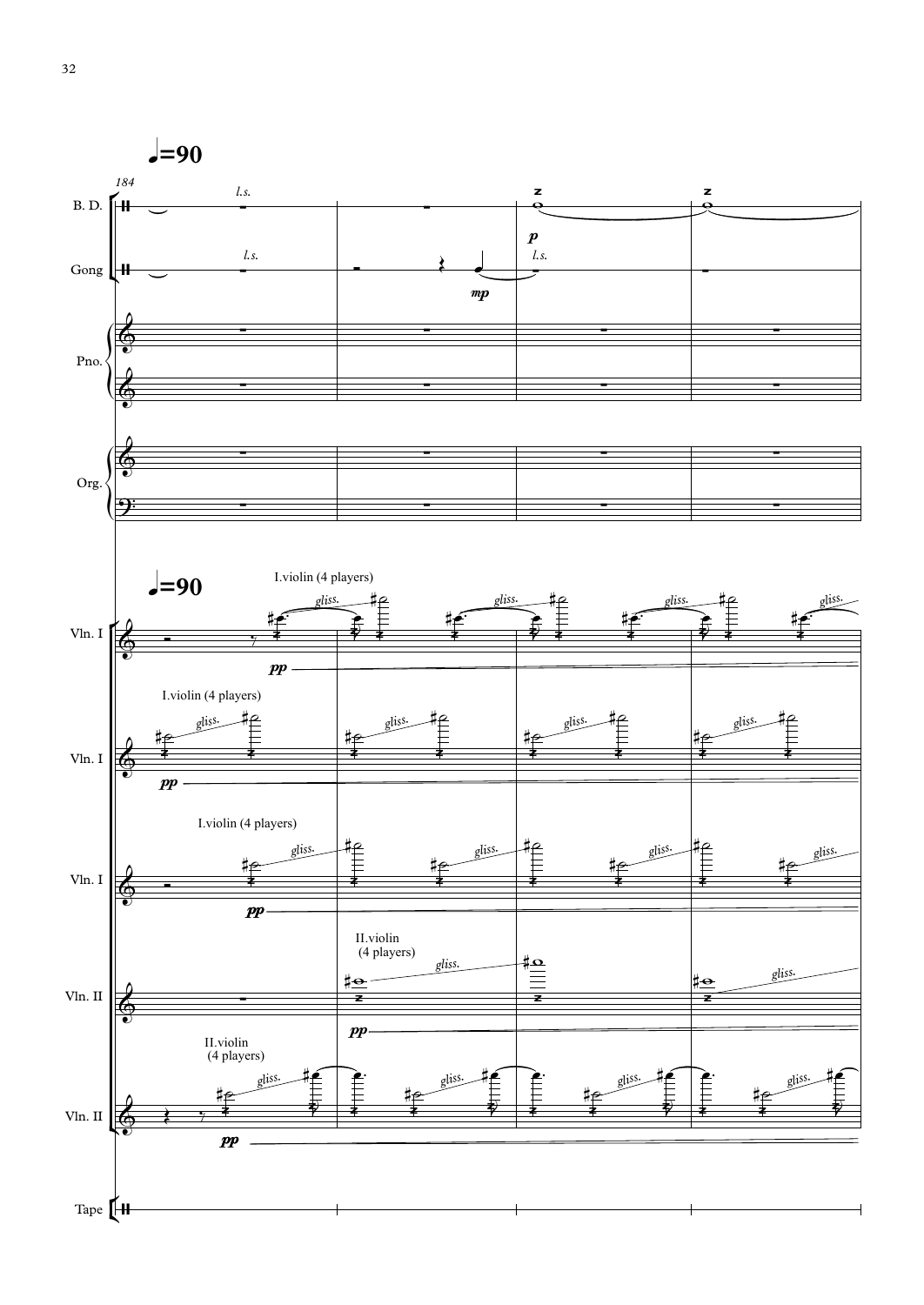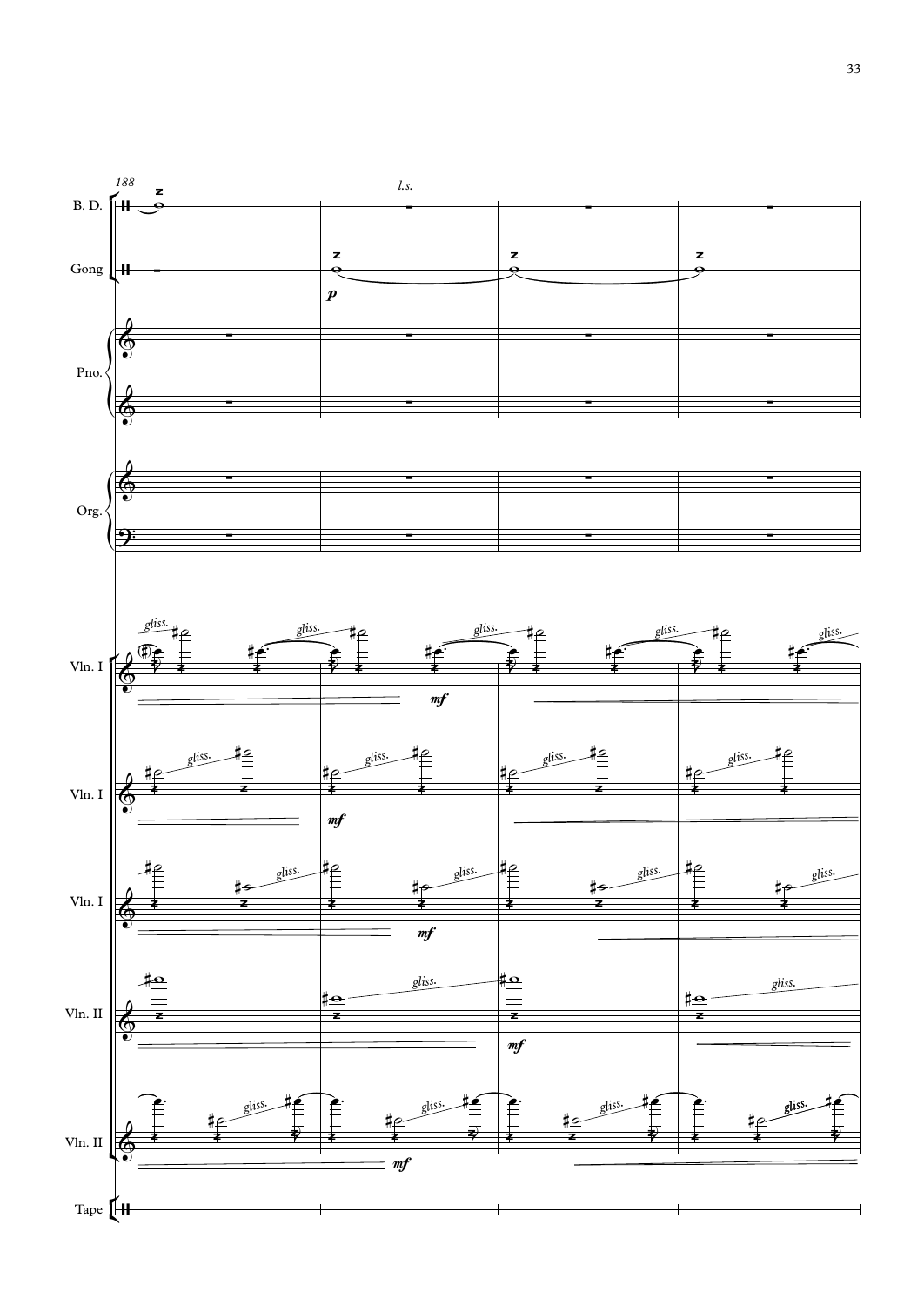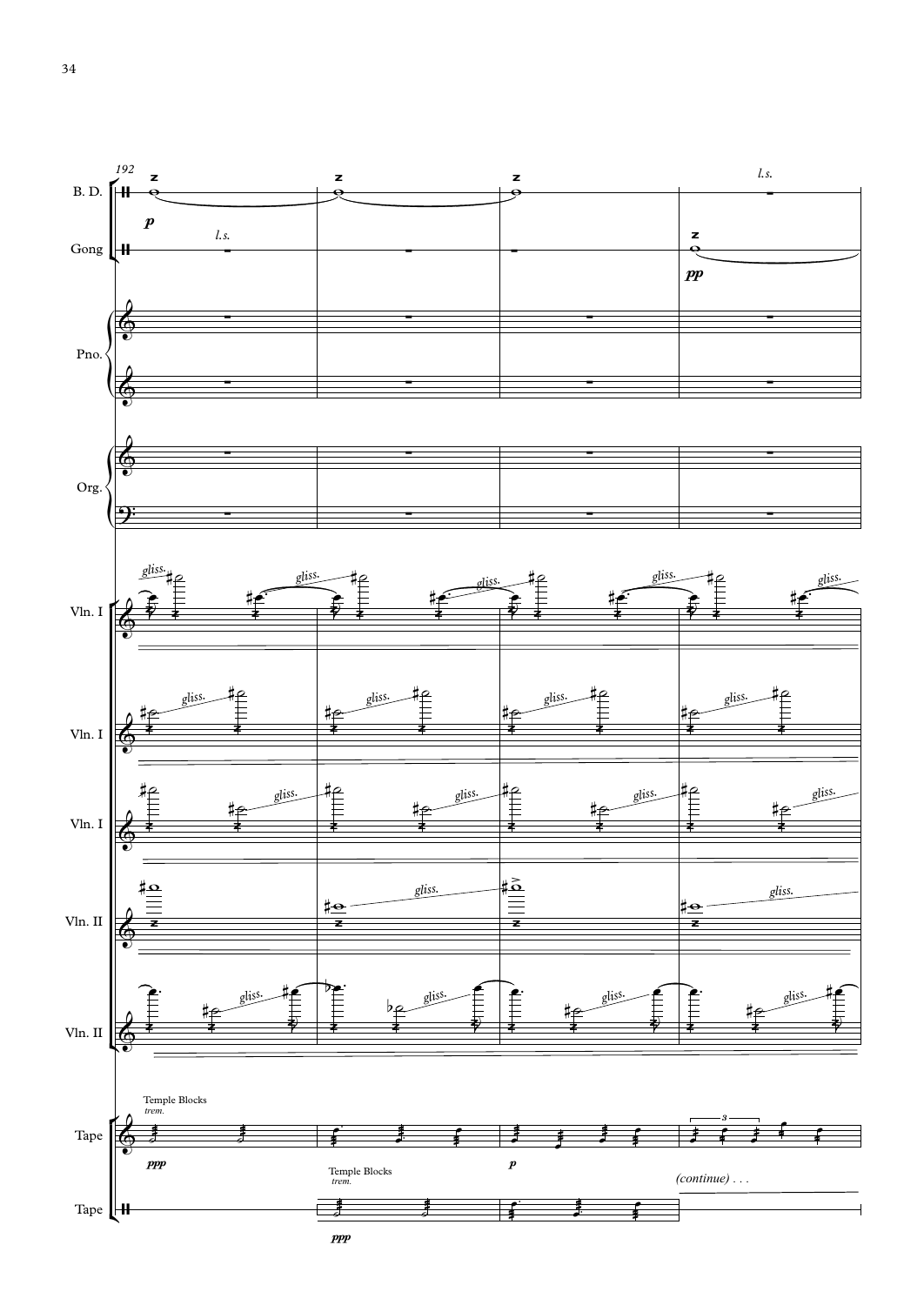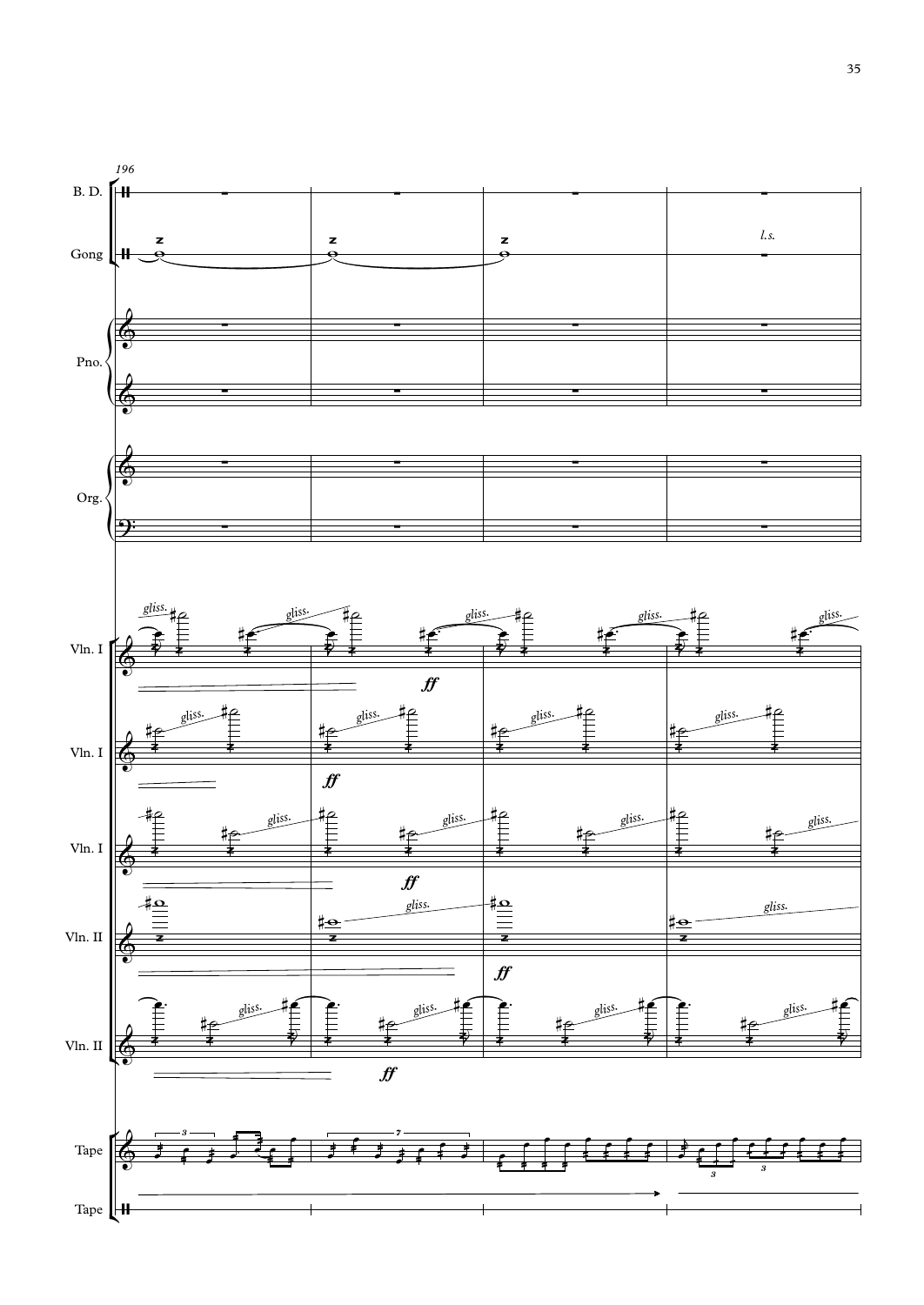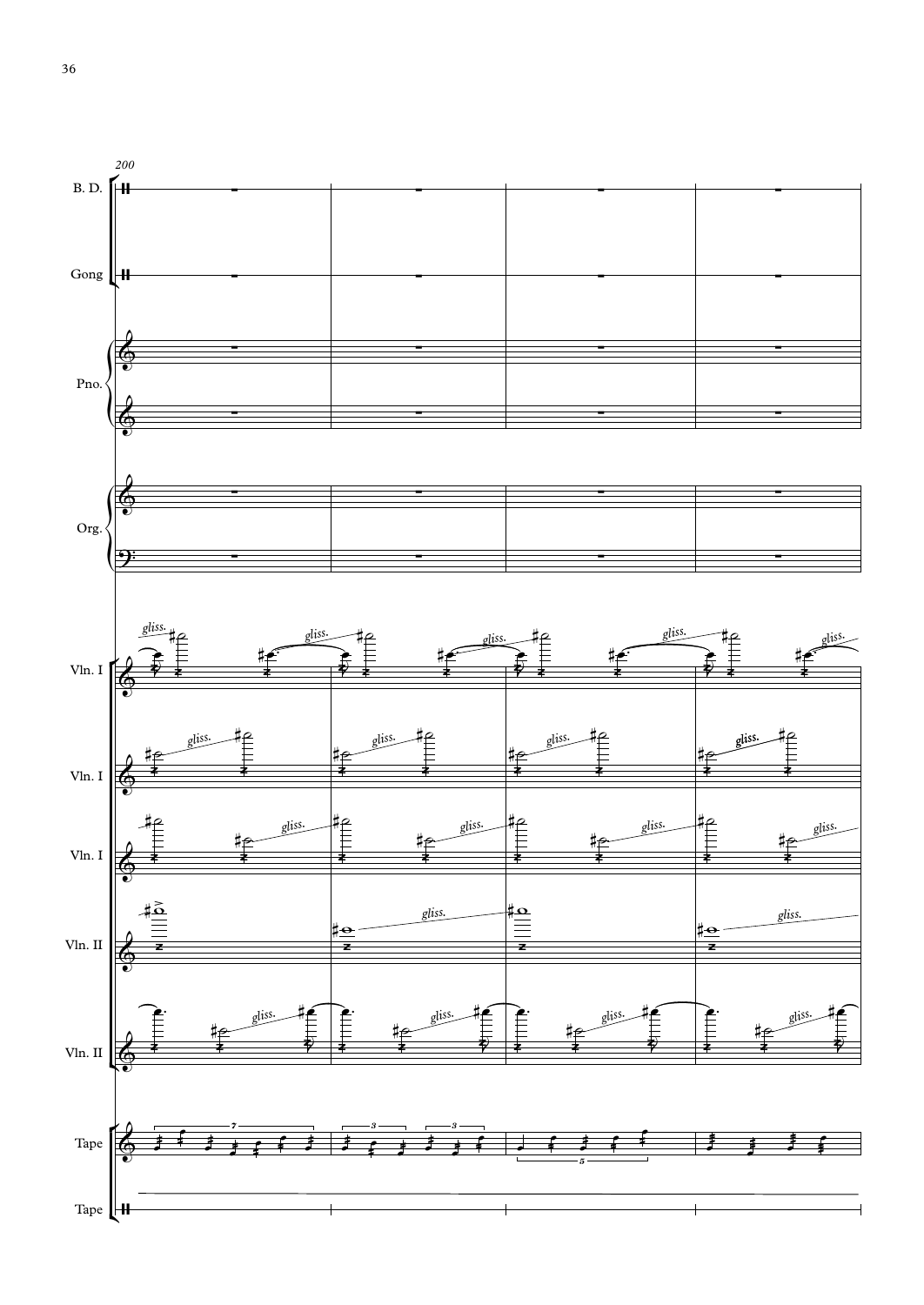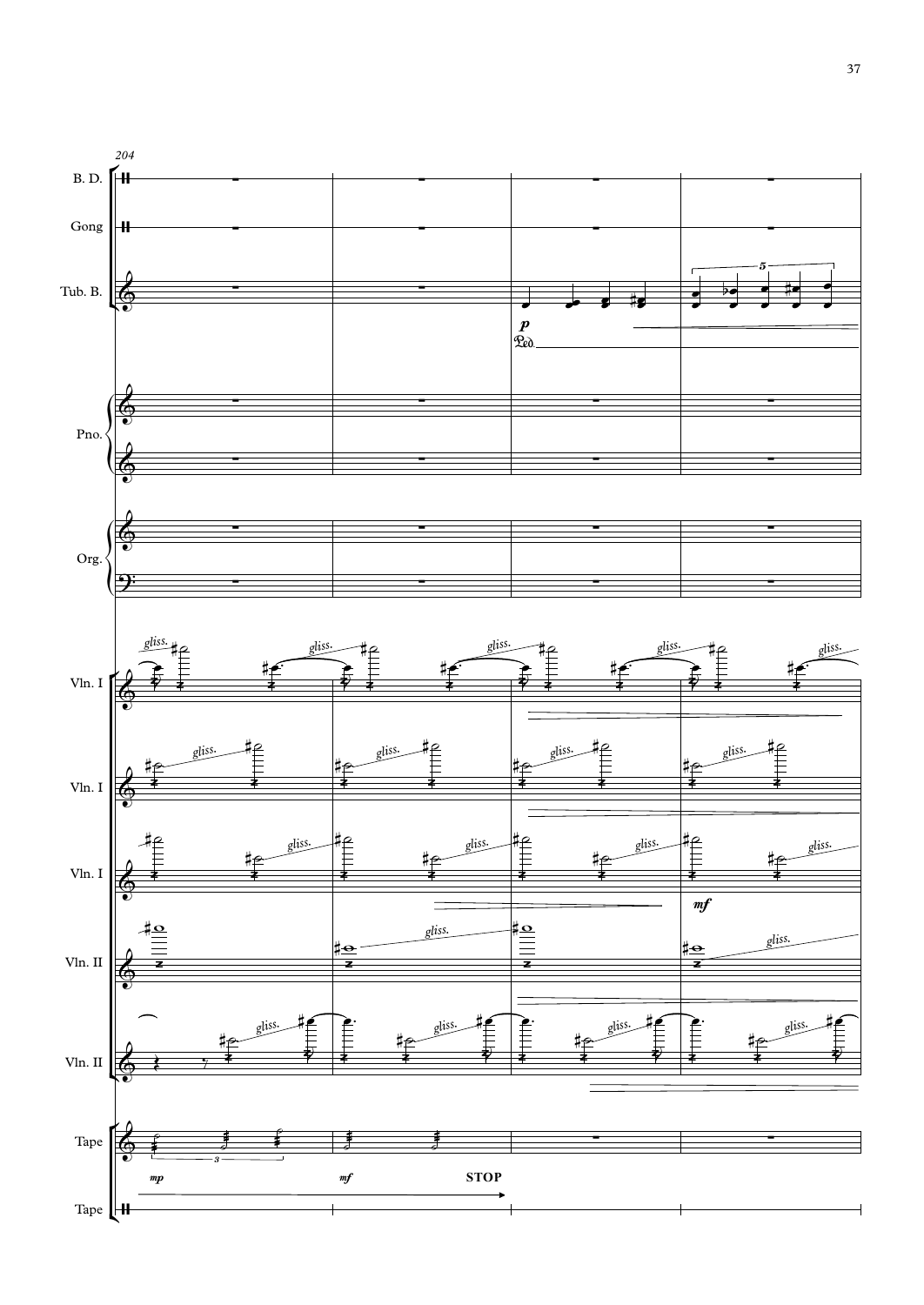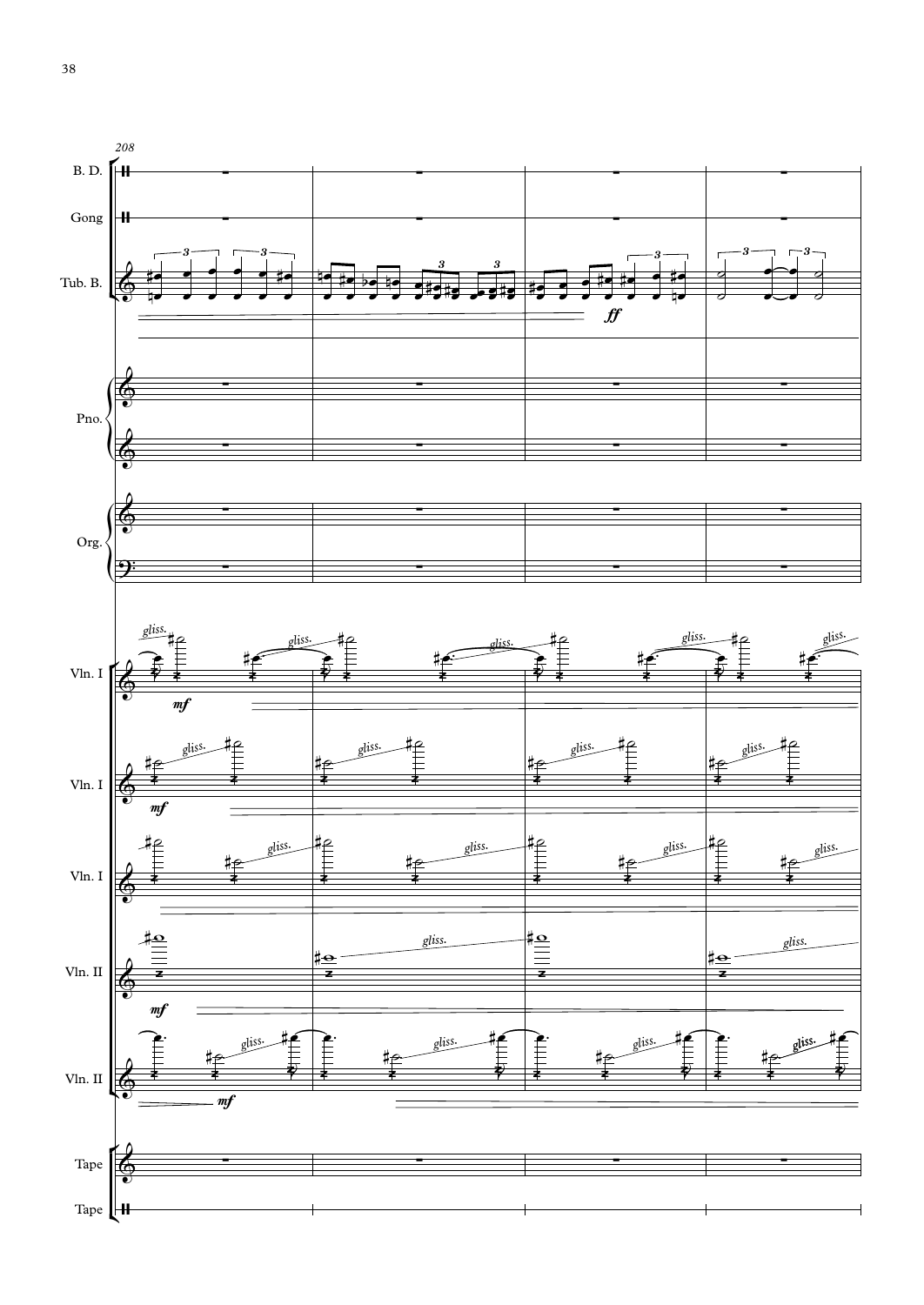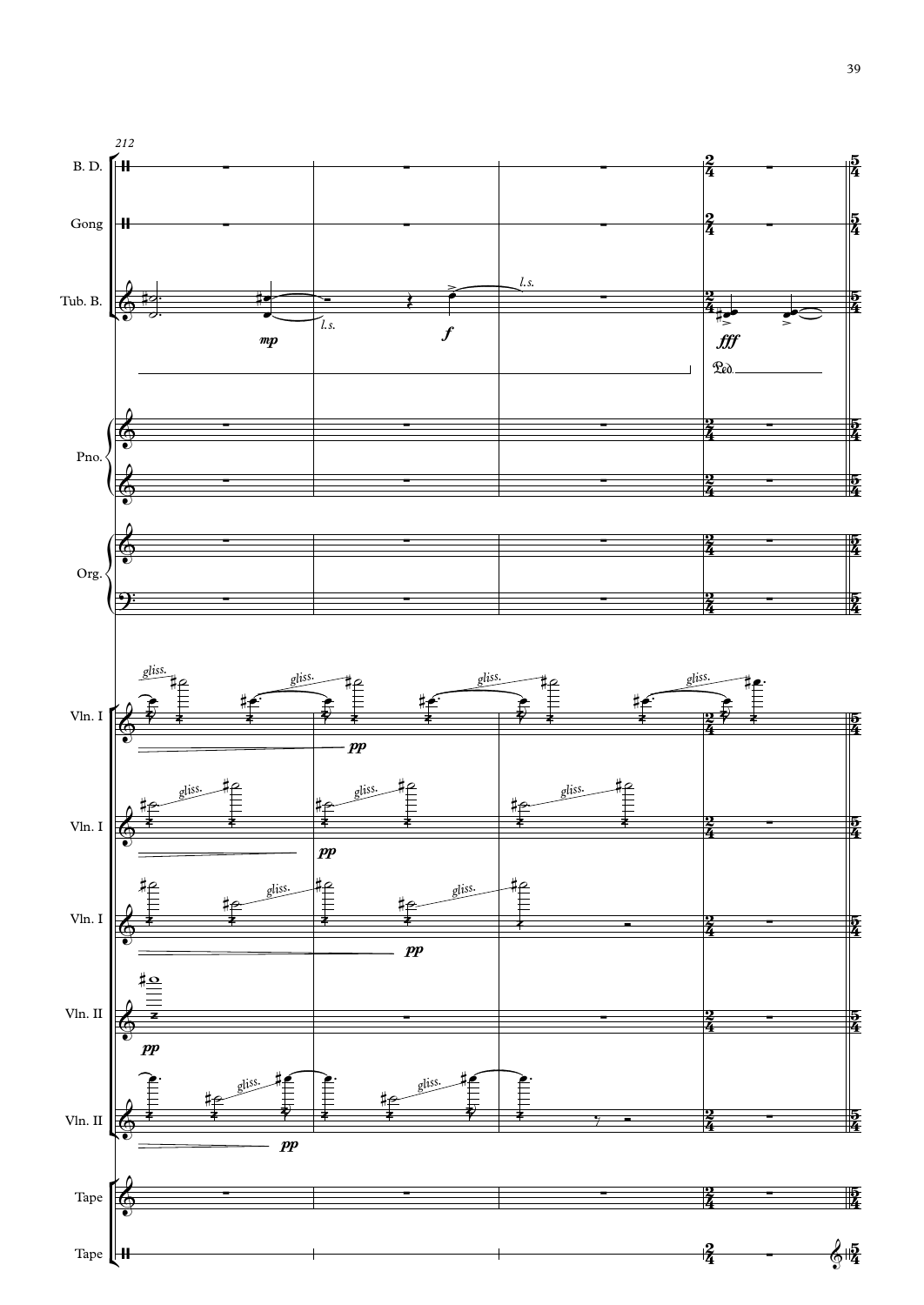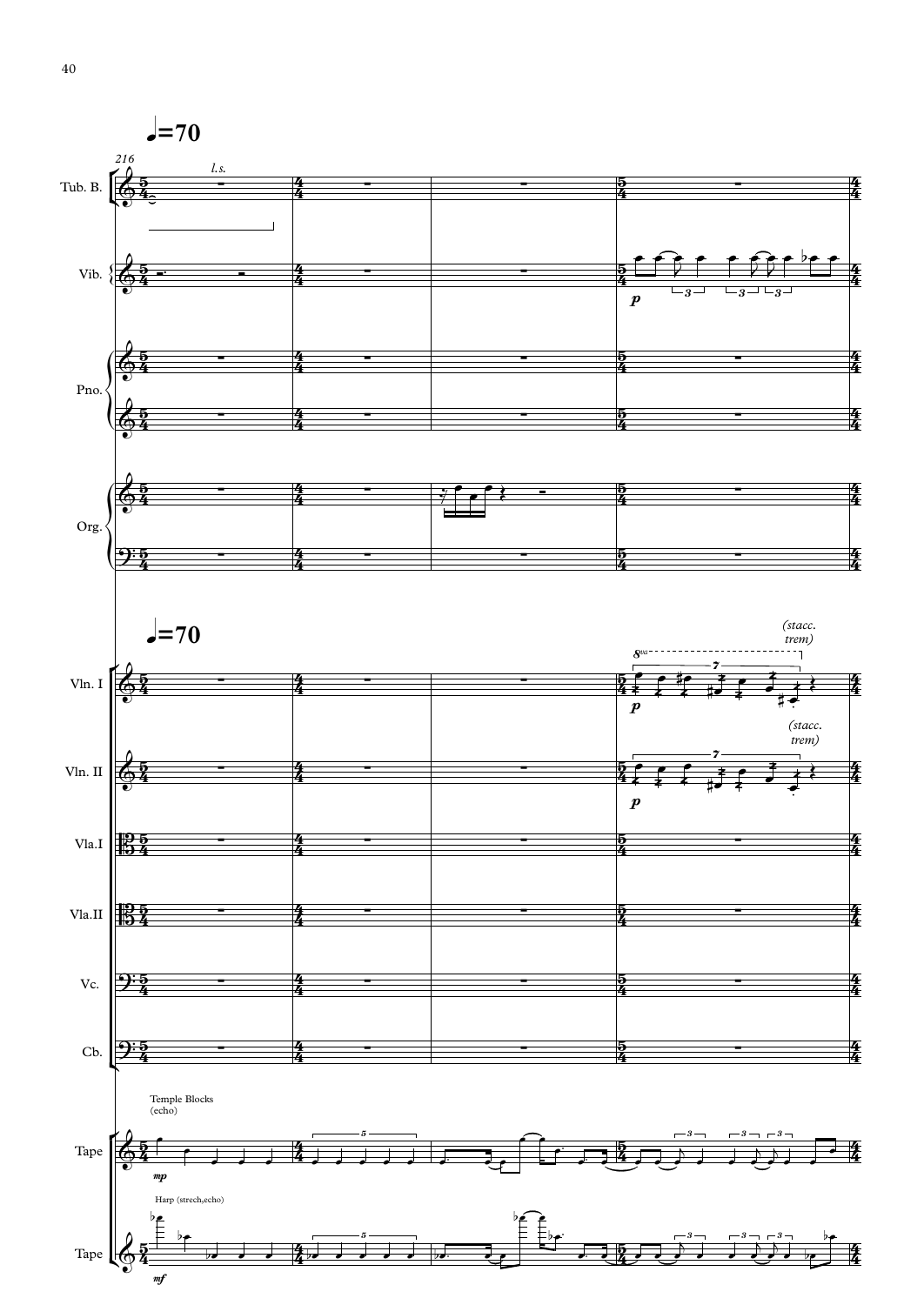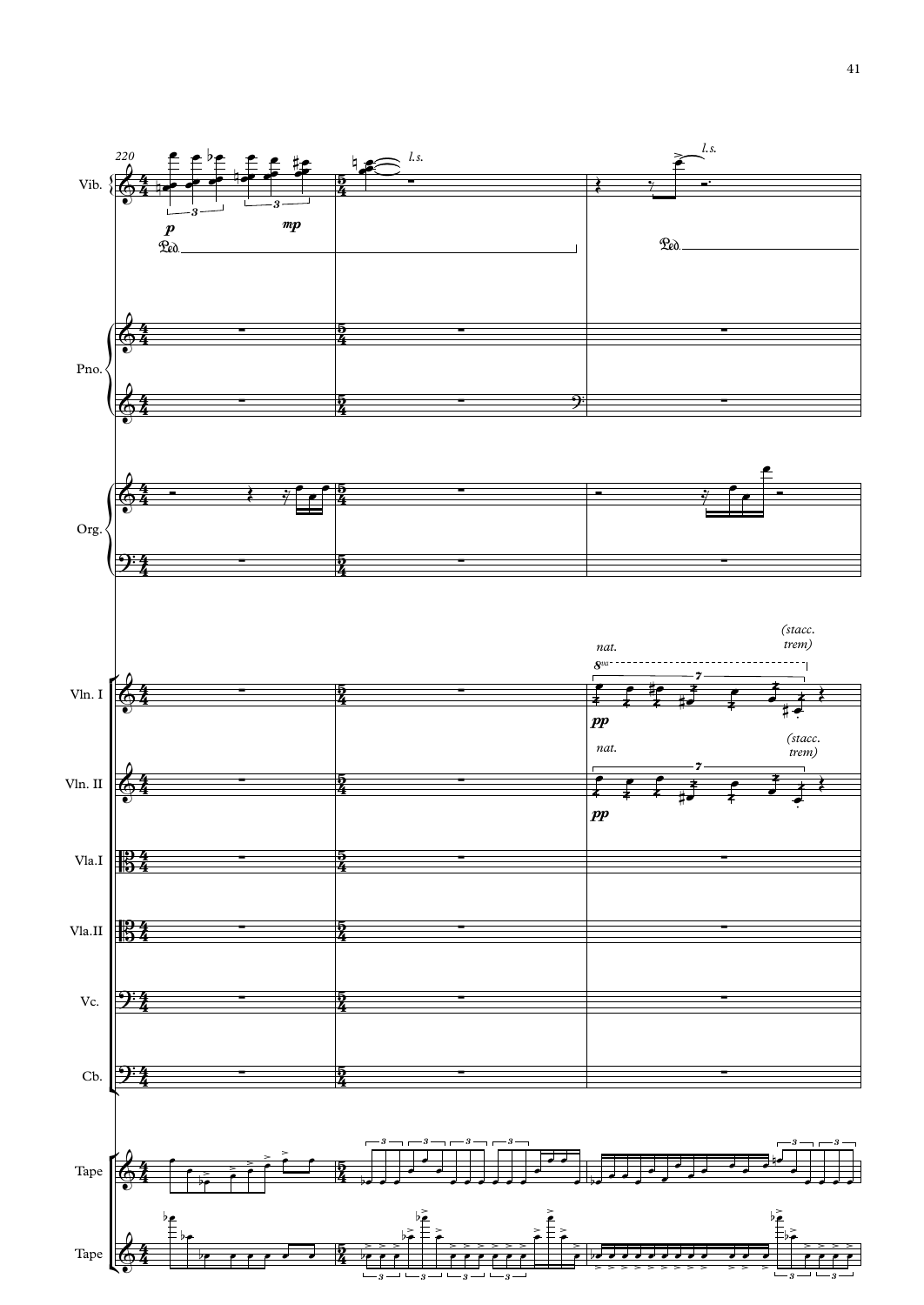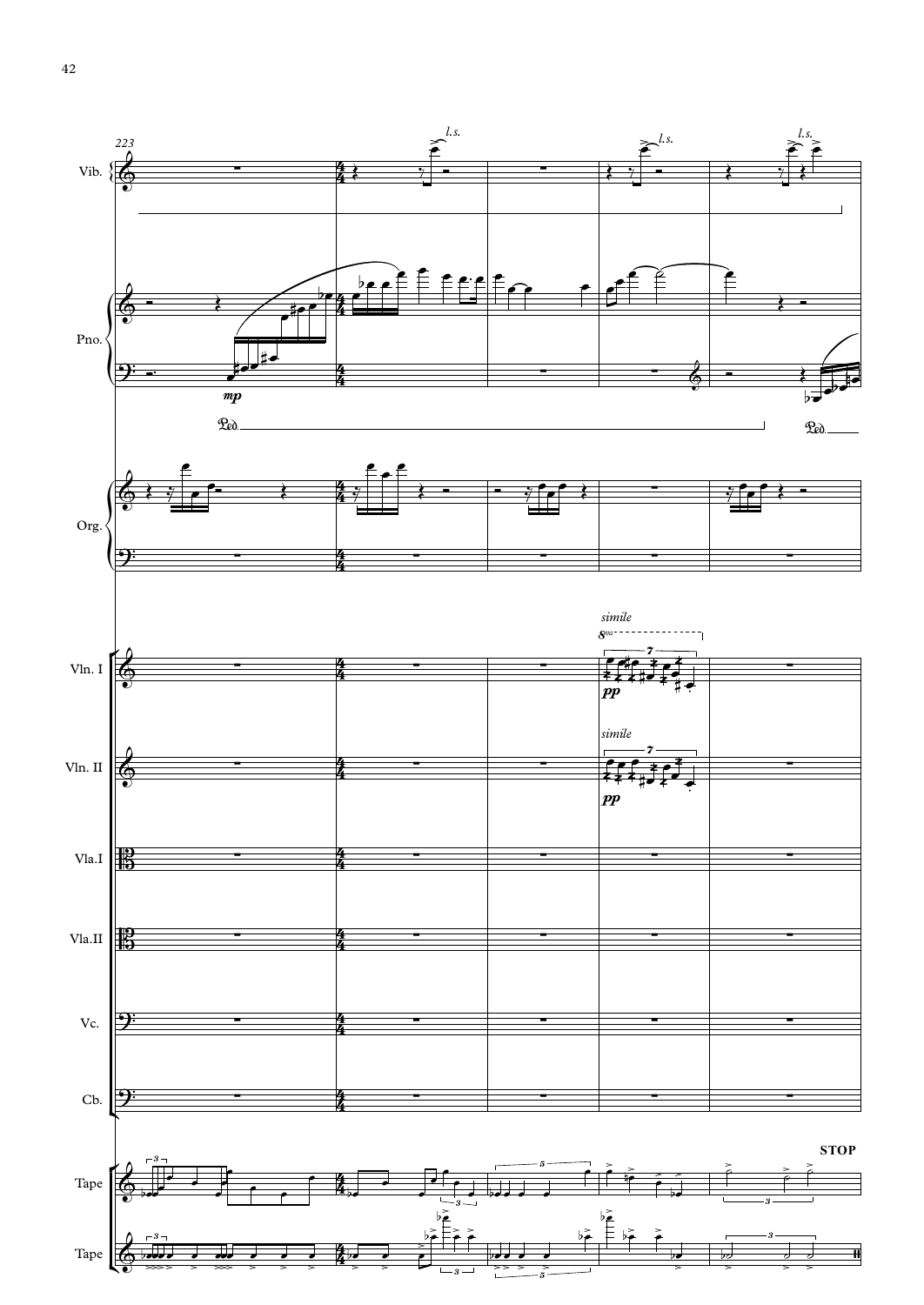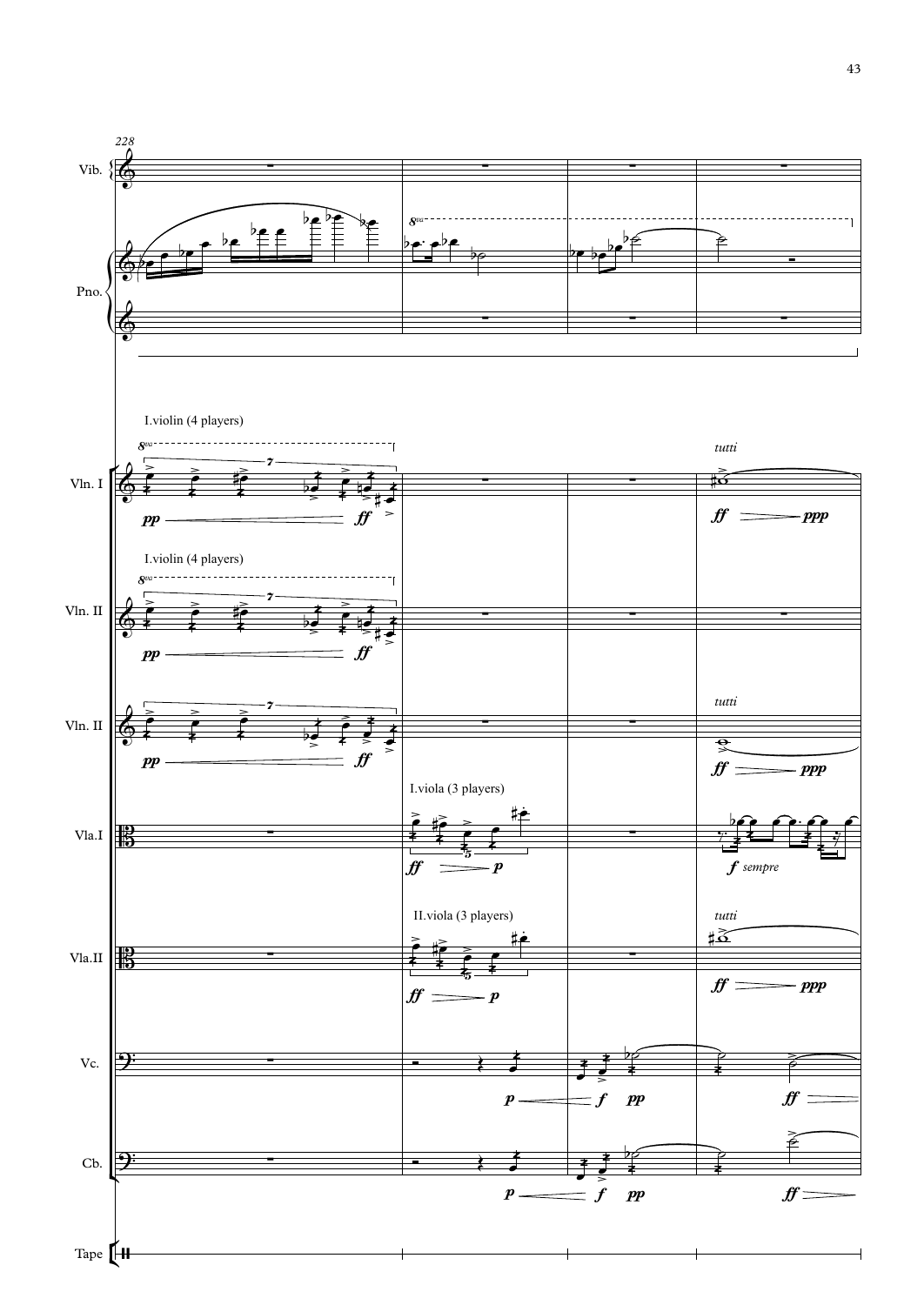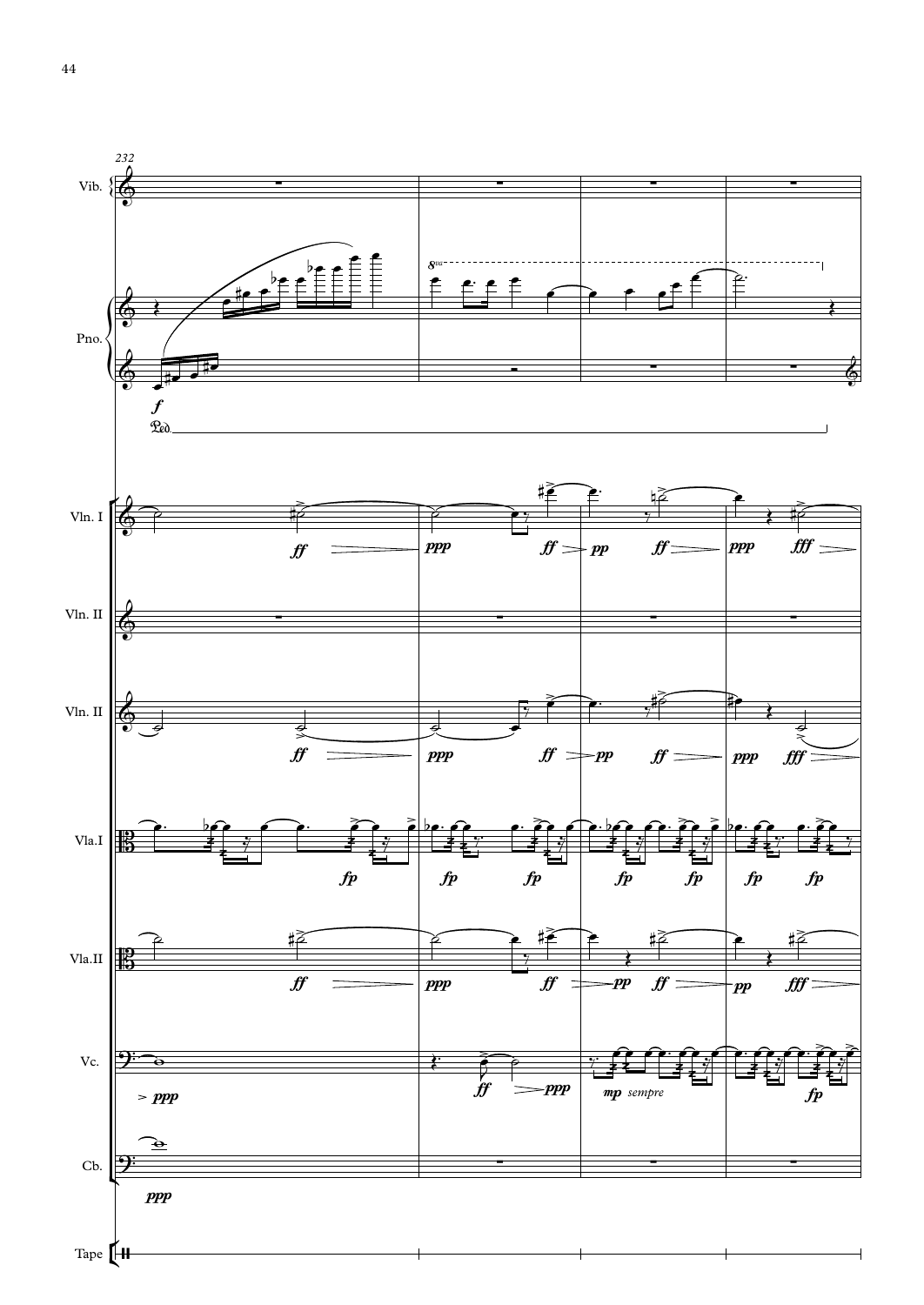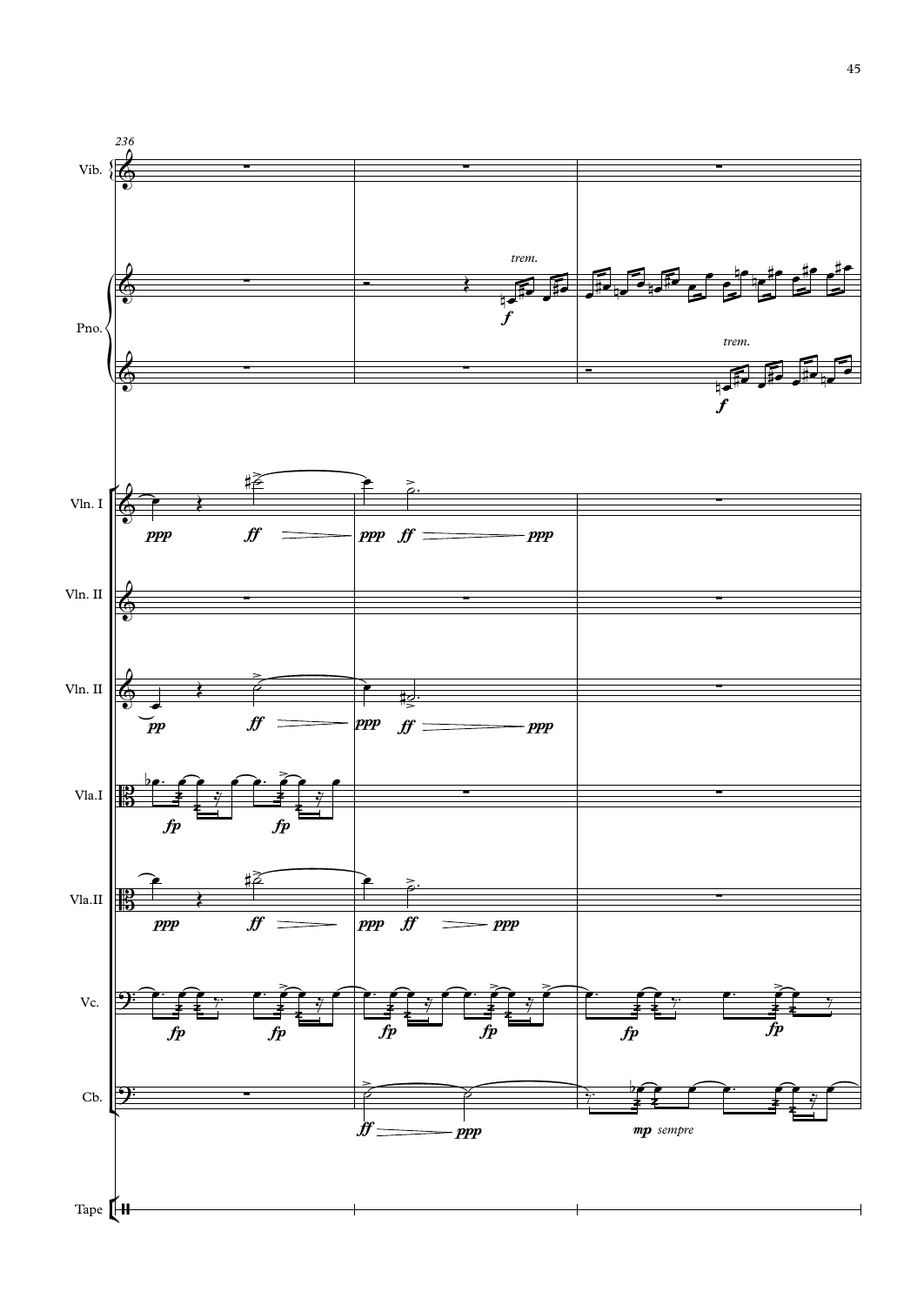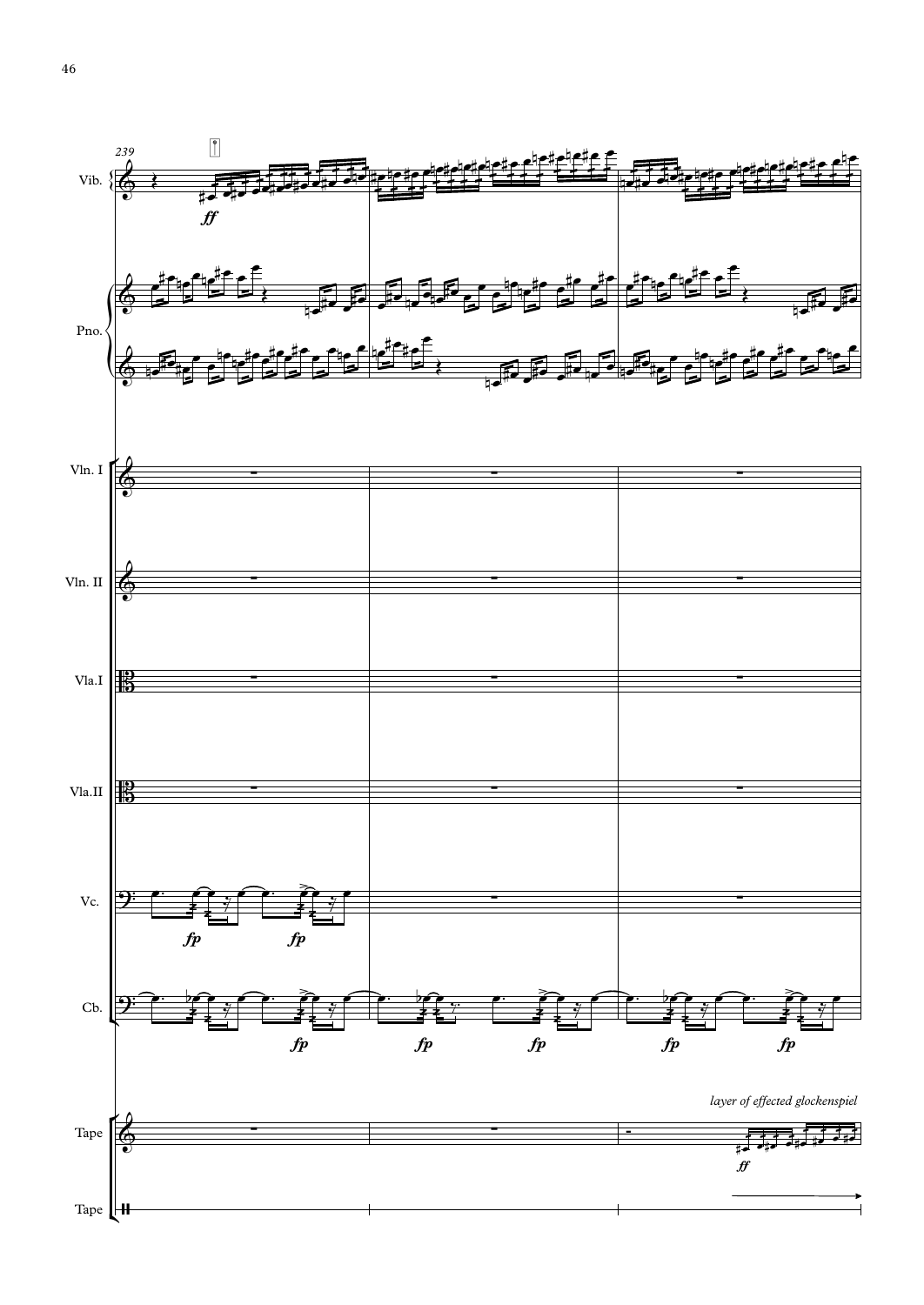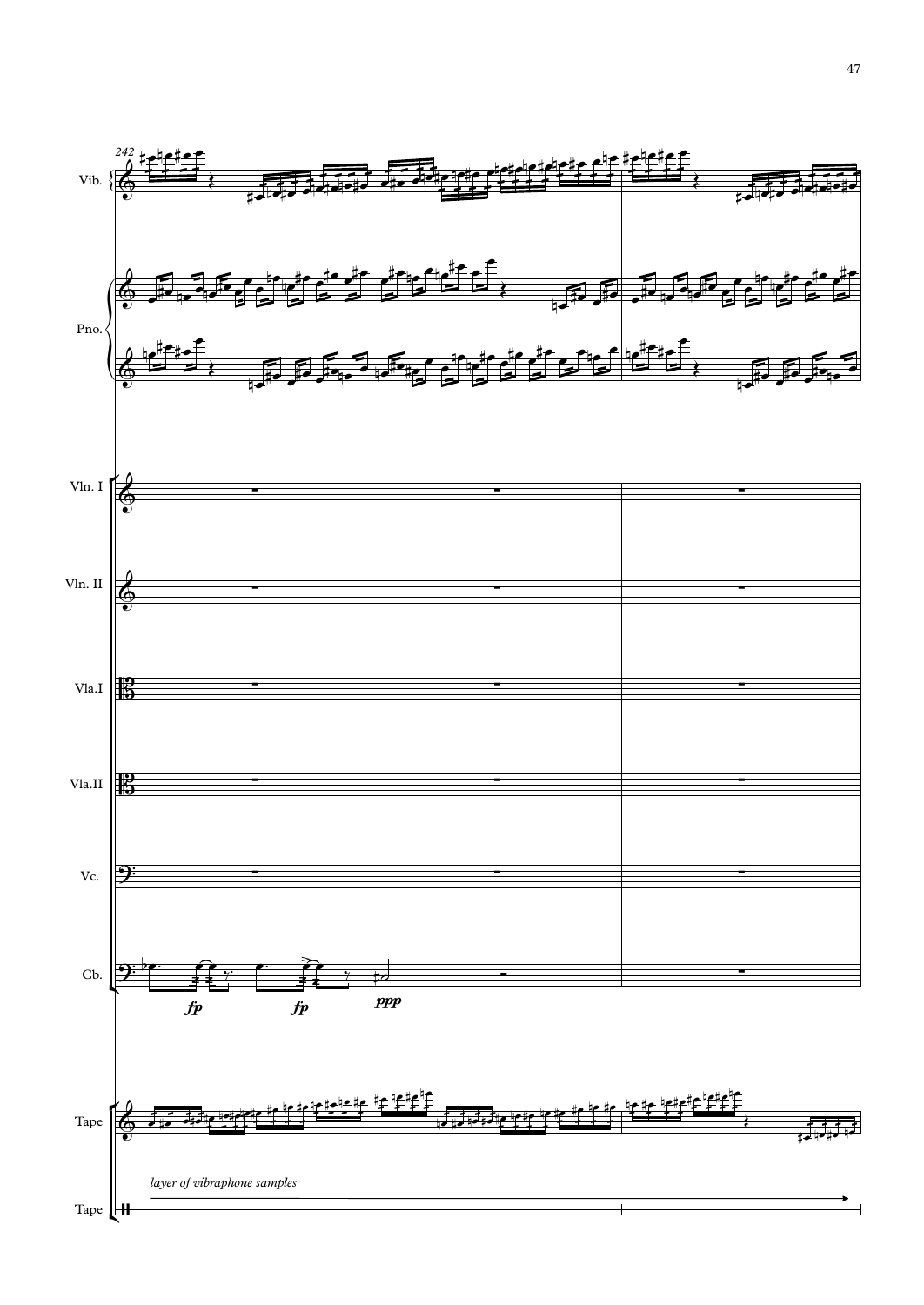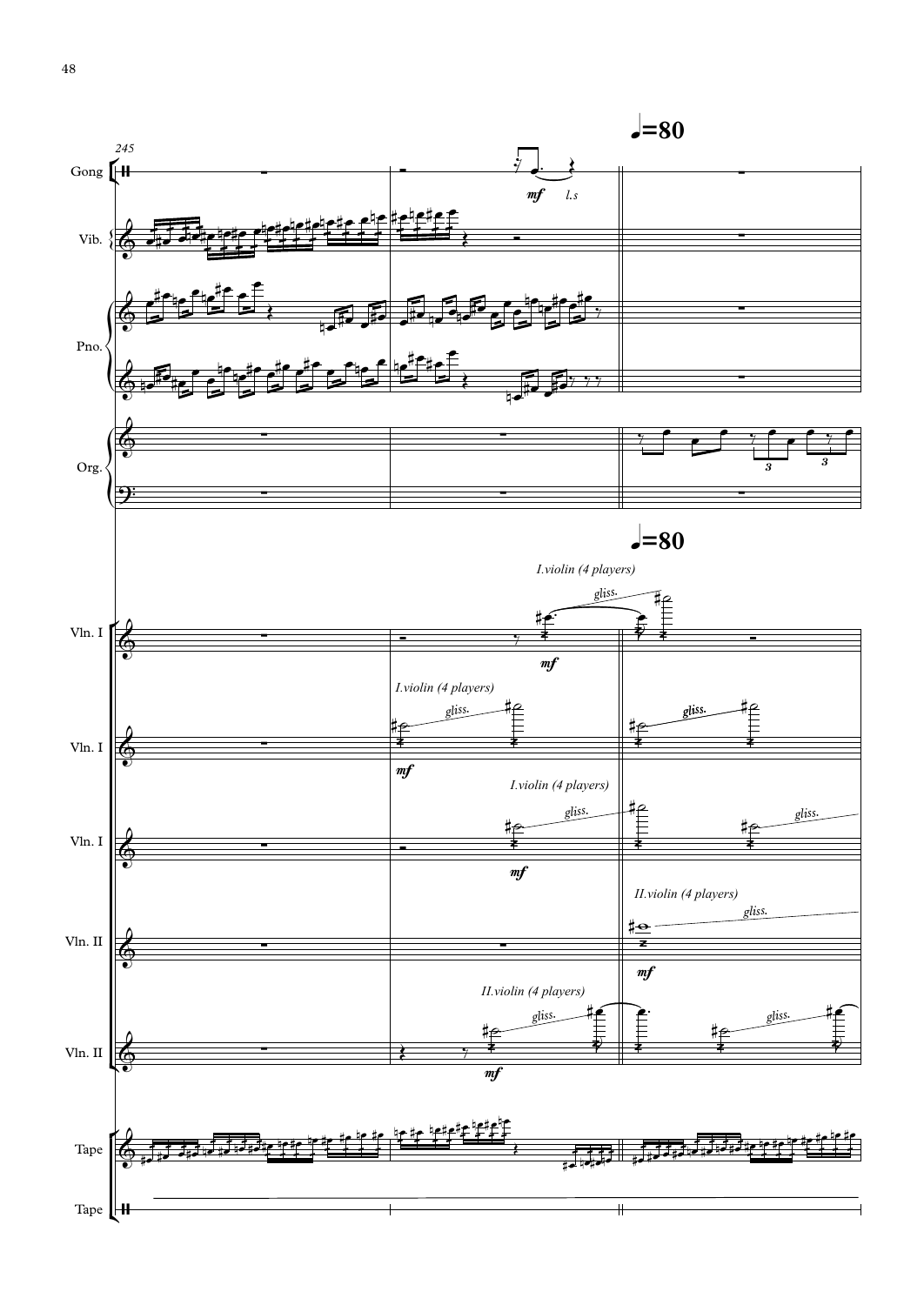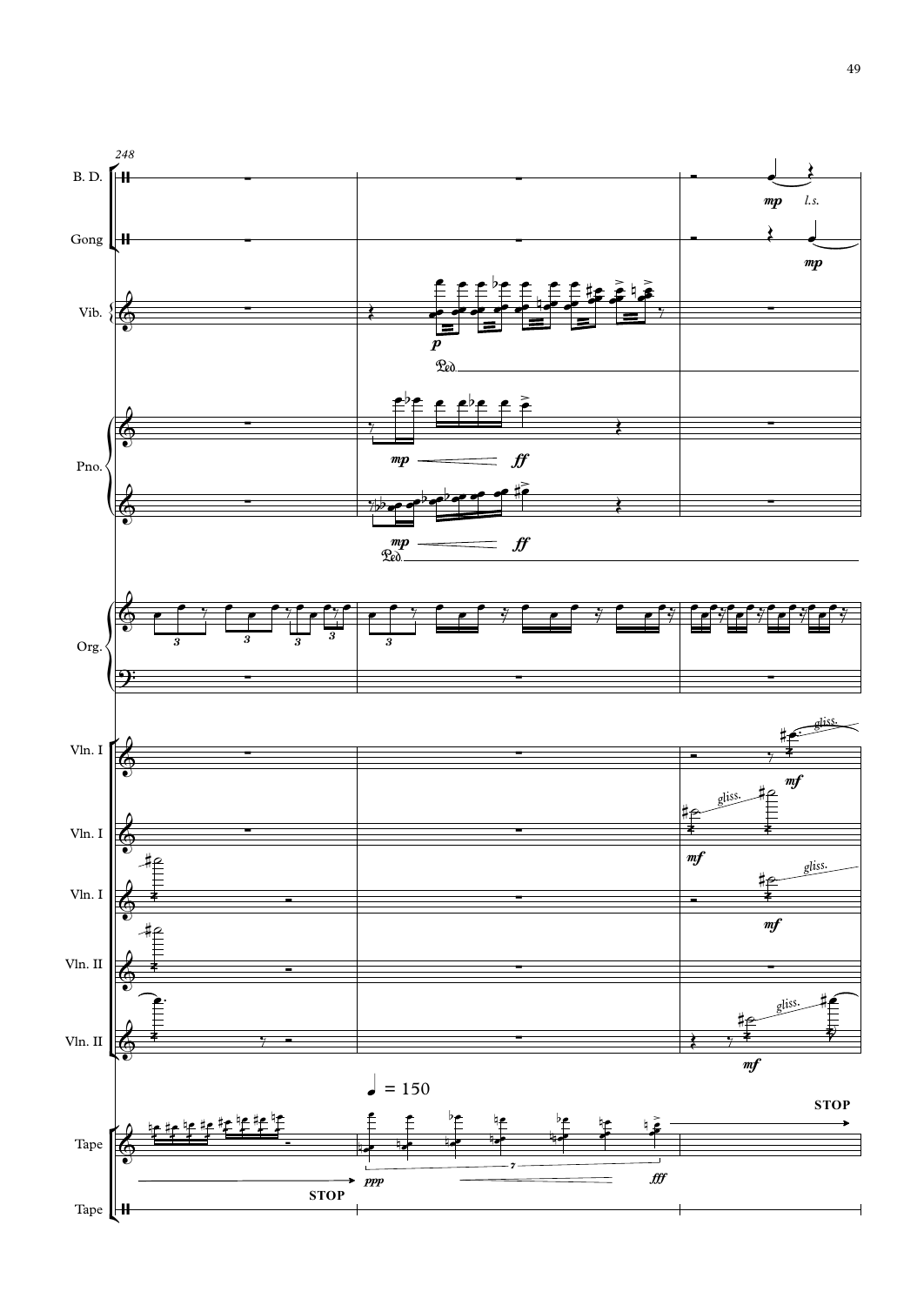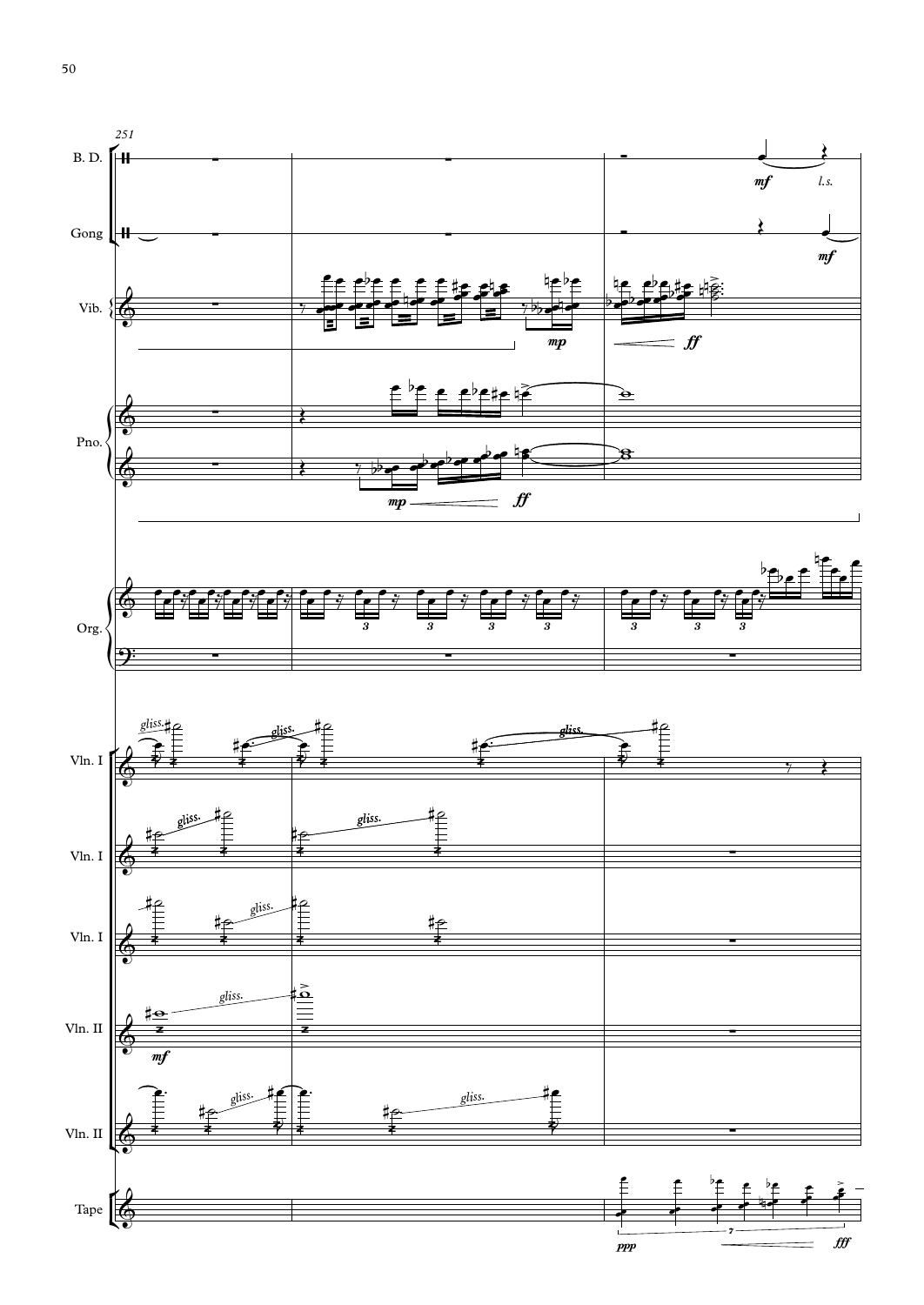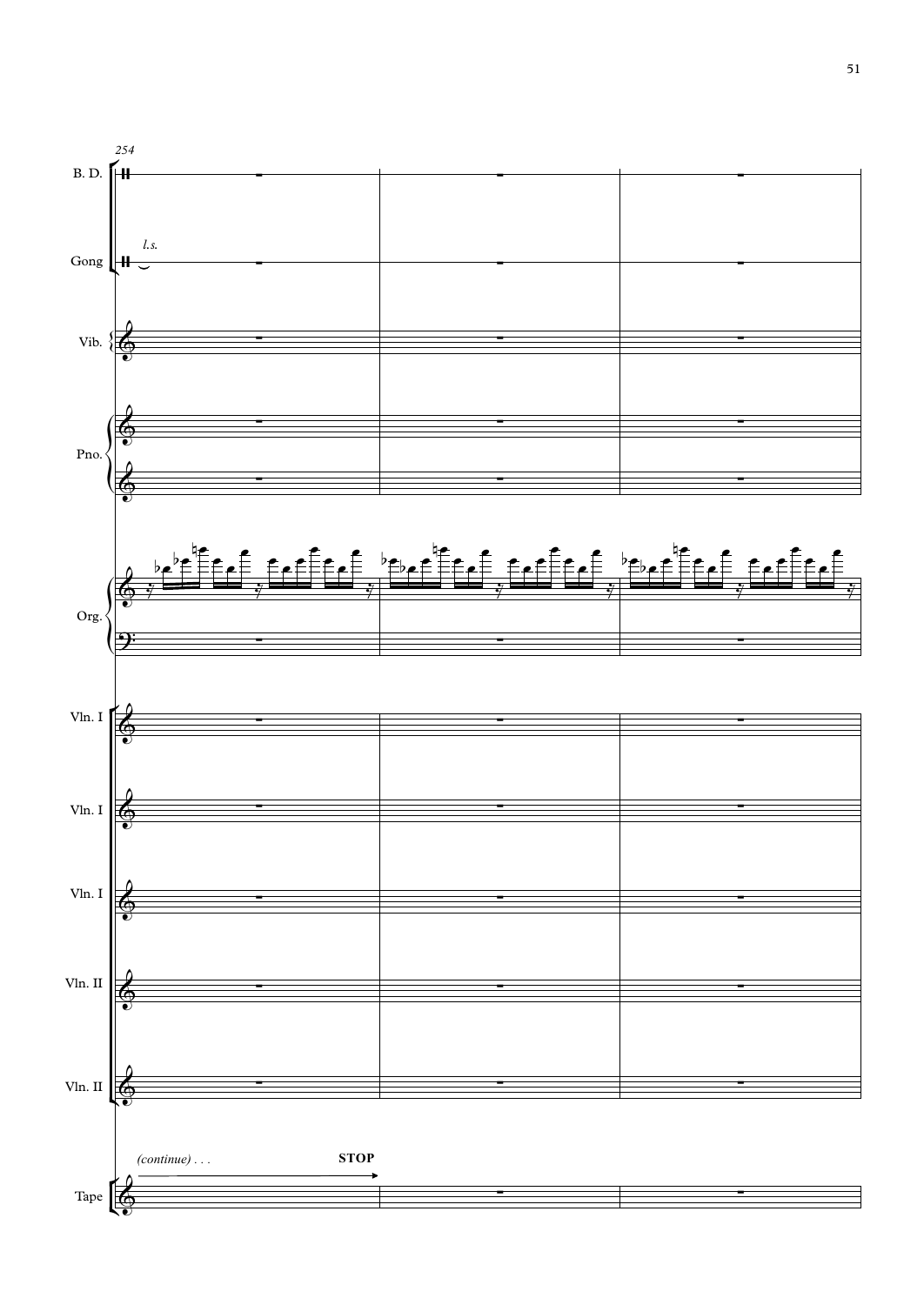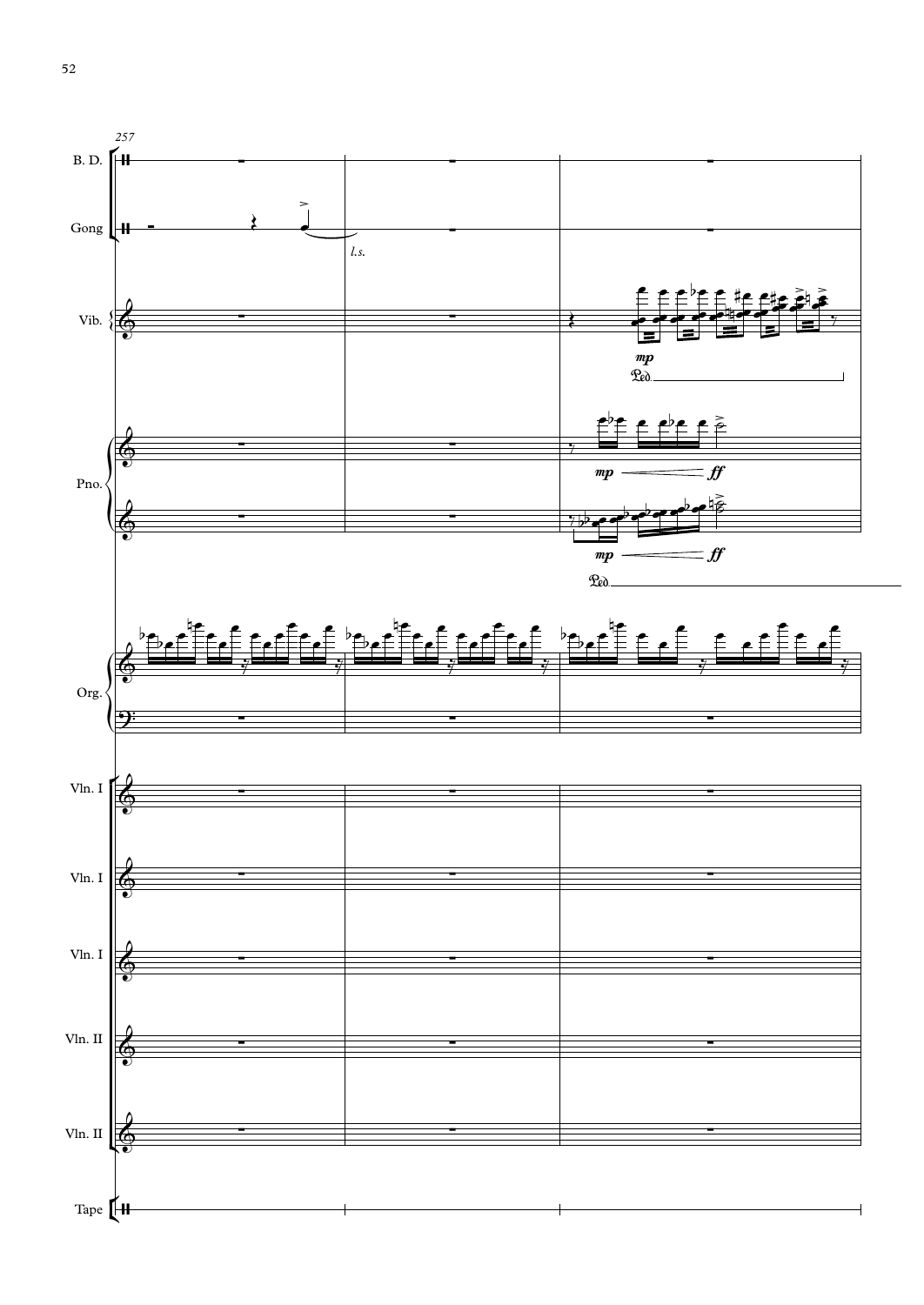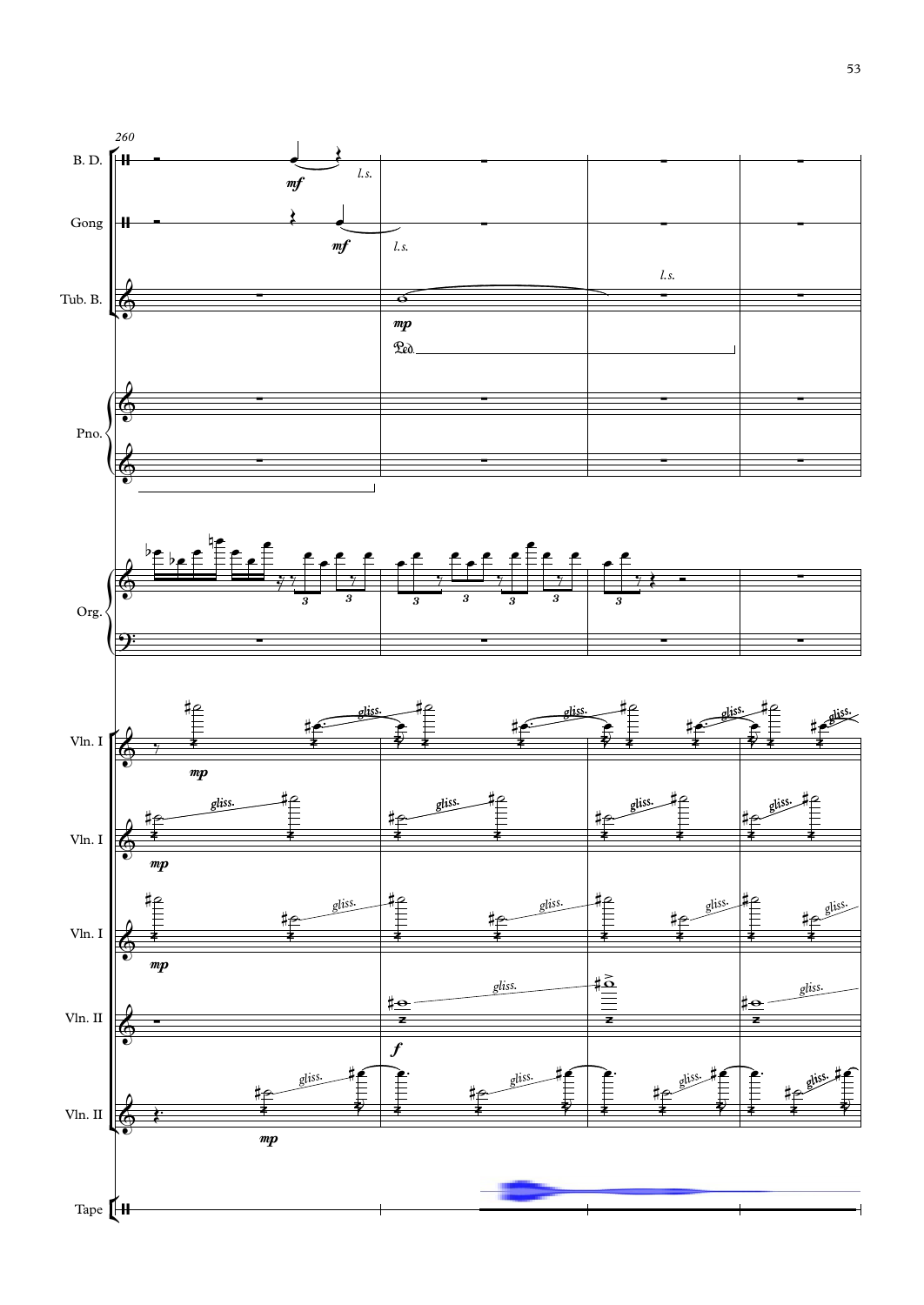![](_page_53_Figure_0.jpeg)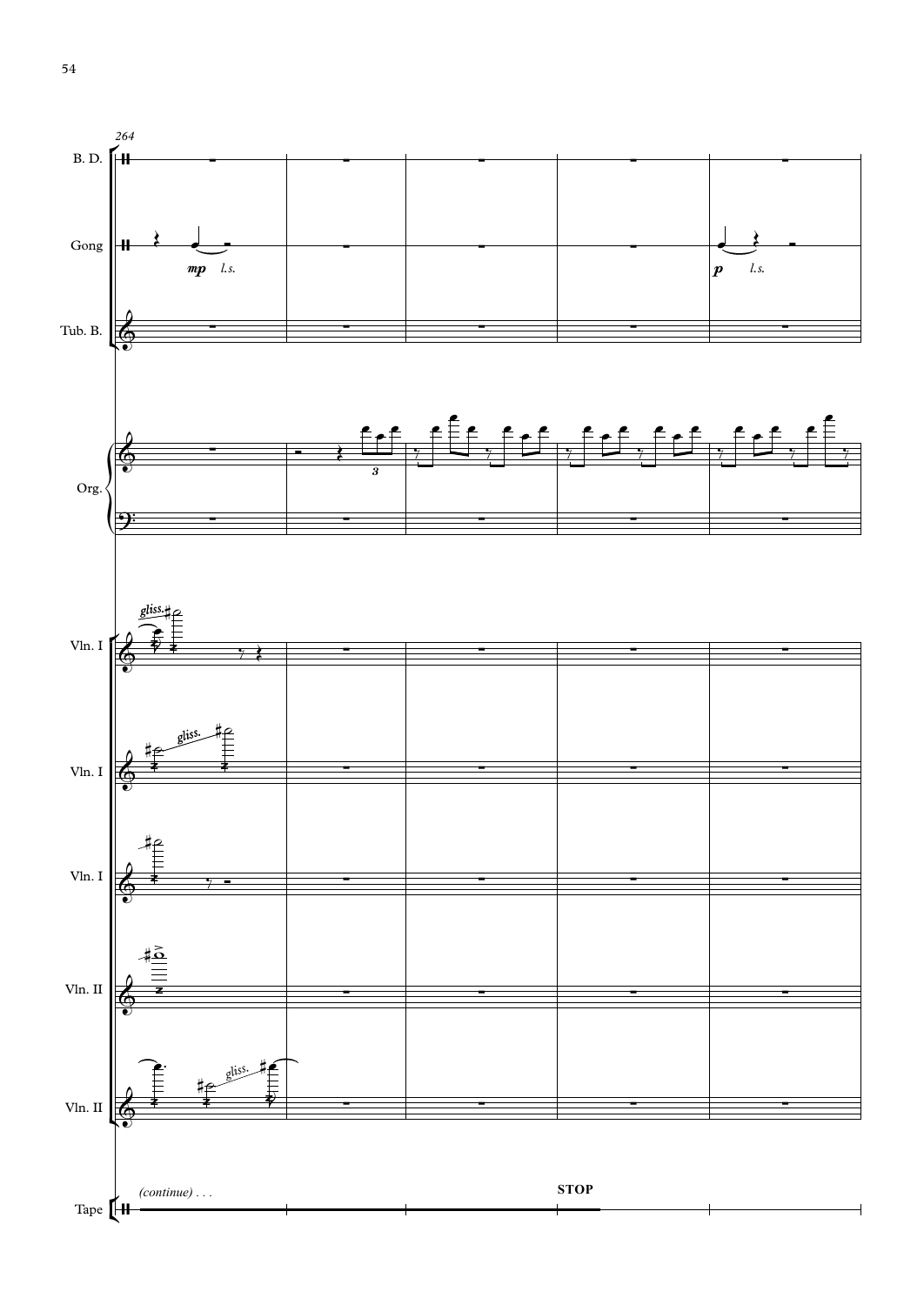![](_page_54_Figure_0.jpeg)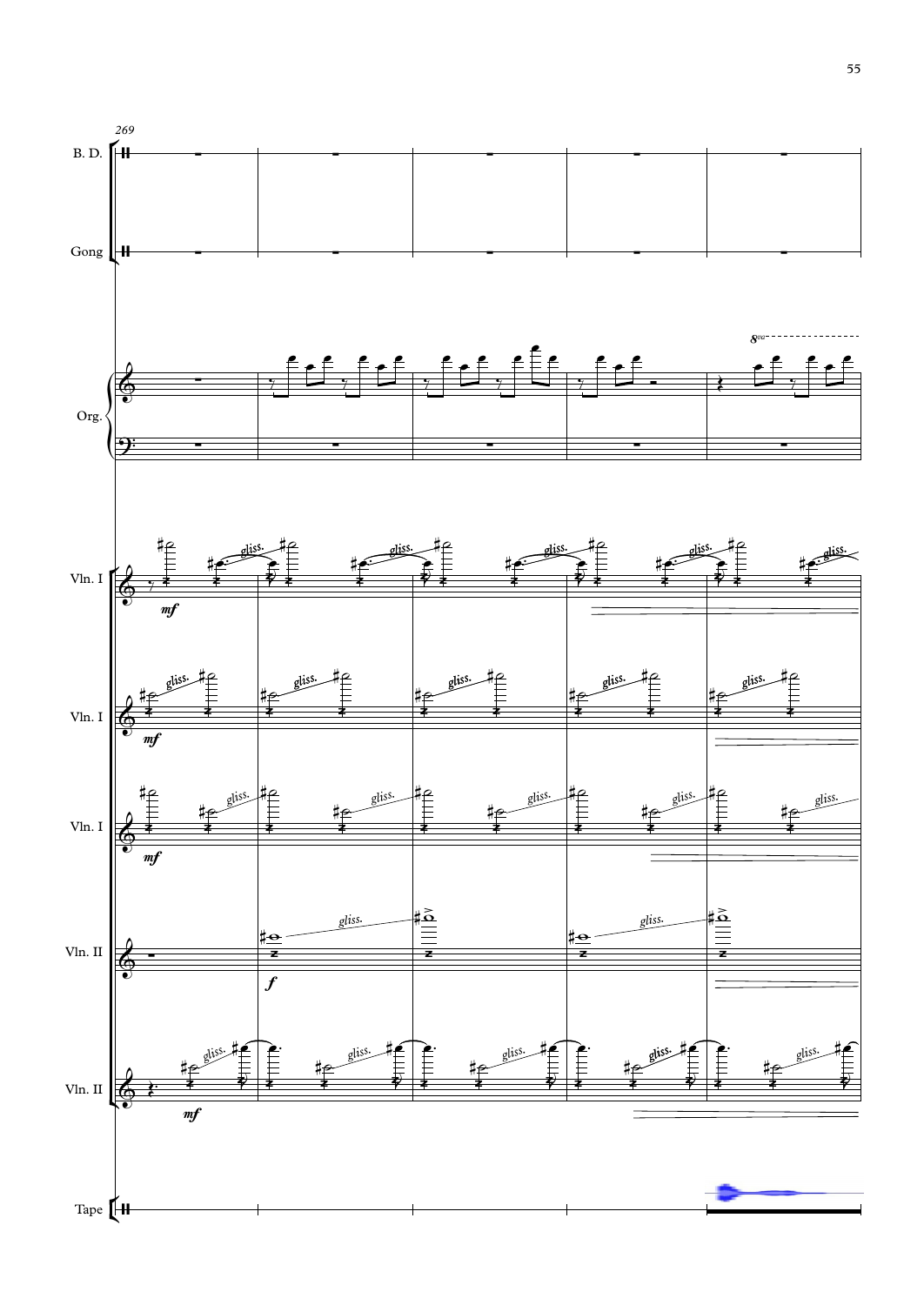![](_page_55_Figure_0.jpeg)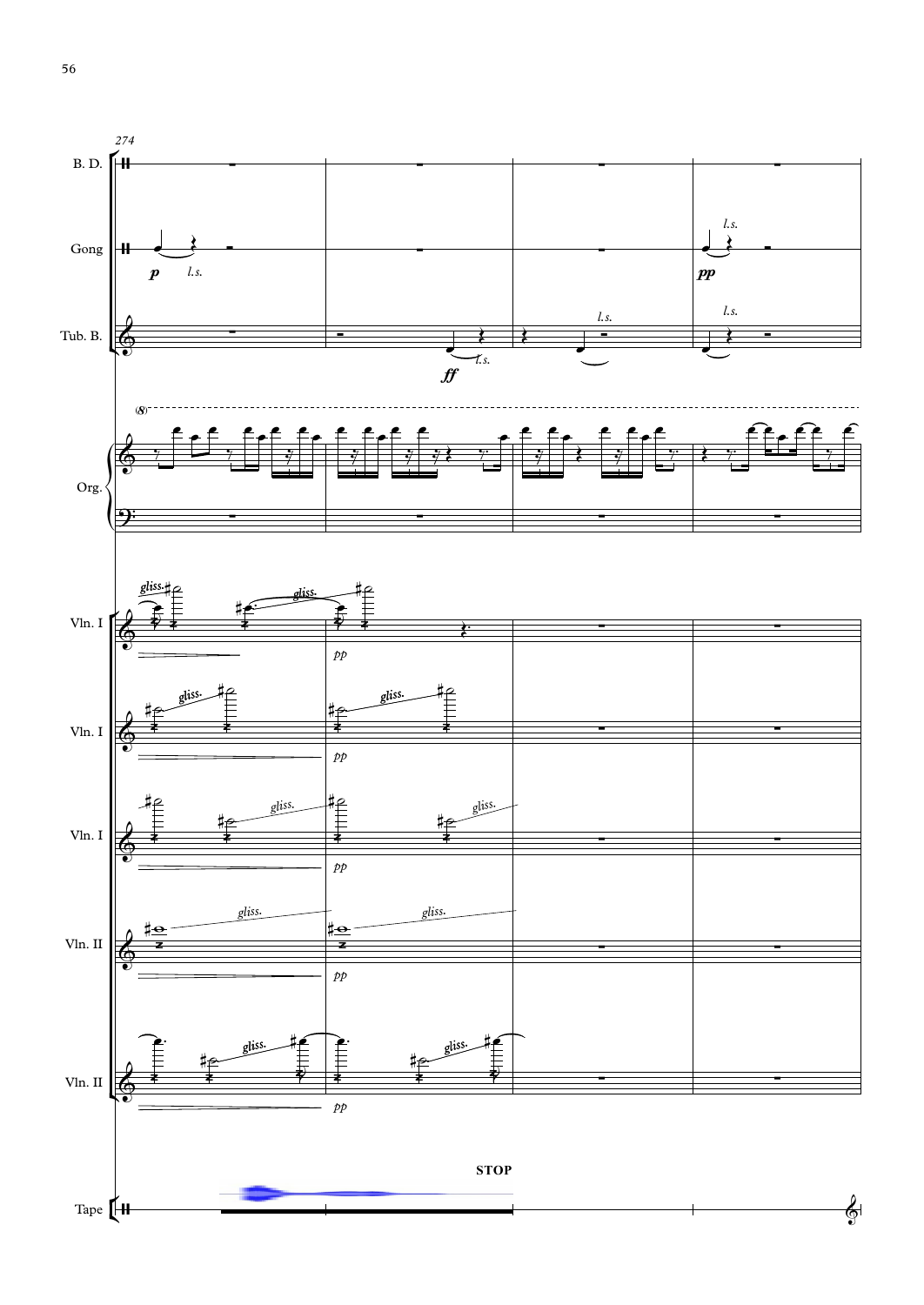![](_page_56_Figure_0.jpeg)